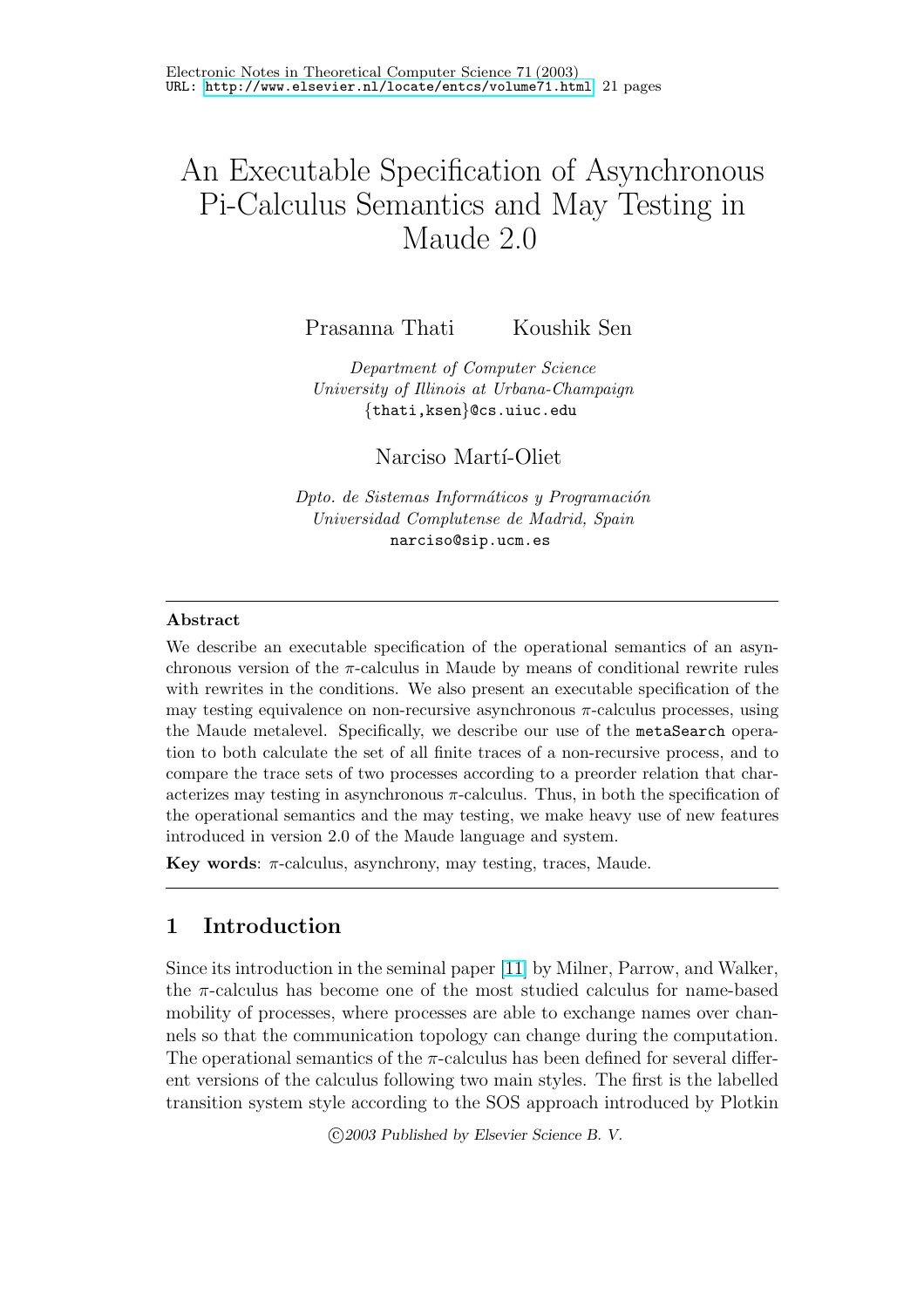[13]. The second is the reduction style, where first an equivalence is imposed on syntactic processes (typically to make syntax more abstract with respect to properties of associativity and/or commutativity of some operators), and [the](#page-18-0)n some reduction or rewrite rules express how the computation proceeds by communication between processes.

The first specification of the  $\pi$ -calculus operational semantics in rewriting logic was developed by Viry in [19], in a reduction style making use of de Bruijn indexes, explicit substitutions, and reduction strategies in Elan [6]. This presentation was later improved by Stehr [14] by making use of a generic calculus for explicit substitutions[, kn](#page-18-0)own as CINNI, which combines the best of the approaches based on standard variables and de Bruijn indices, and t[ha](#page-17-0)t has been implemented in Maude.

Our work took the work described above [as](#page-18-0) a starting point, together with recent work by Verdejo and Marti-Oliet [18] showing how to use the new features of Maude 2.0 in the implementation of a semantics in the labelled transition system style for CCS. This work makes essential use of conditional rewrite rules with rewrites in the conditions, [so](#page-18-0) that an inference rule in the labelled transition system of the form

$$
\frac{P_1 \to Q_1 \quad \dots \quad P_n \to Q_n}{P_0 \to Q_0}
$$

becomes a conditional rewrite rule of the form

$$
P_0 \longrightarrow Q_0 \quad \text{if} \quad P_1 \longrightarrow Q_1 \land \dots \land P_n \longrightarrow Q_n,
$$

where the condition includes rewrites. These rules are executable in version 2.0 of the Maude language and system [7]. However, this is not enough, because it is necessary to have some control on the application of rules. Typically, rewrite rules can be applied anywhere in a term, while the transitions in the operational semantics for CCS or t[he](#page-17-0)  $\pi$ -calculus in the SOS style only take place at the top. The new frozen attribute available in Maude 2.0 makes this possible, because the declaration of an operator as frozen forbids rewriting its arguments, thus providing another way of controlling the rewriting process. Rewrite conditions when applying conditional rules are solved by means of an implicit search process, which is also available to the user both at the command level and at the metalevel. The search command looks for all the rewrites of a given term that match a given pattern satisfying some condition. Search is reified at the metalevel as an operation metaSearch.

In this way, our first contribution is a fully executable specification of an operational semantics in the labelled transition system style for an asynchronous version of the  $\pi$ -calculus (the semantics for the synchronous case is obtained as a simple modification). This specification uses conditional rewrite rules with rewrites in conditions and the CINNI calculus [14] for managing names and bindings in the  $\pi$ -calculus. However, these two ingredients are not enough to obtain a fully executable specification. A central problem to overcome is that the transitions of a term can be infinitely branc[hing](#page-18-0). For instance,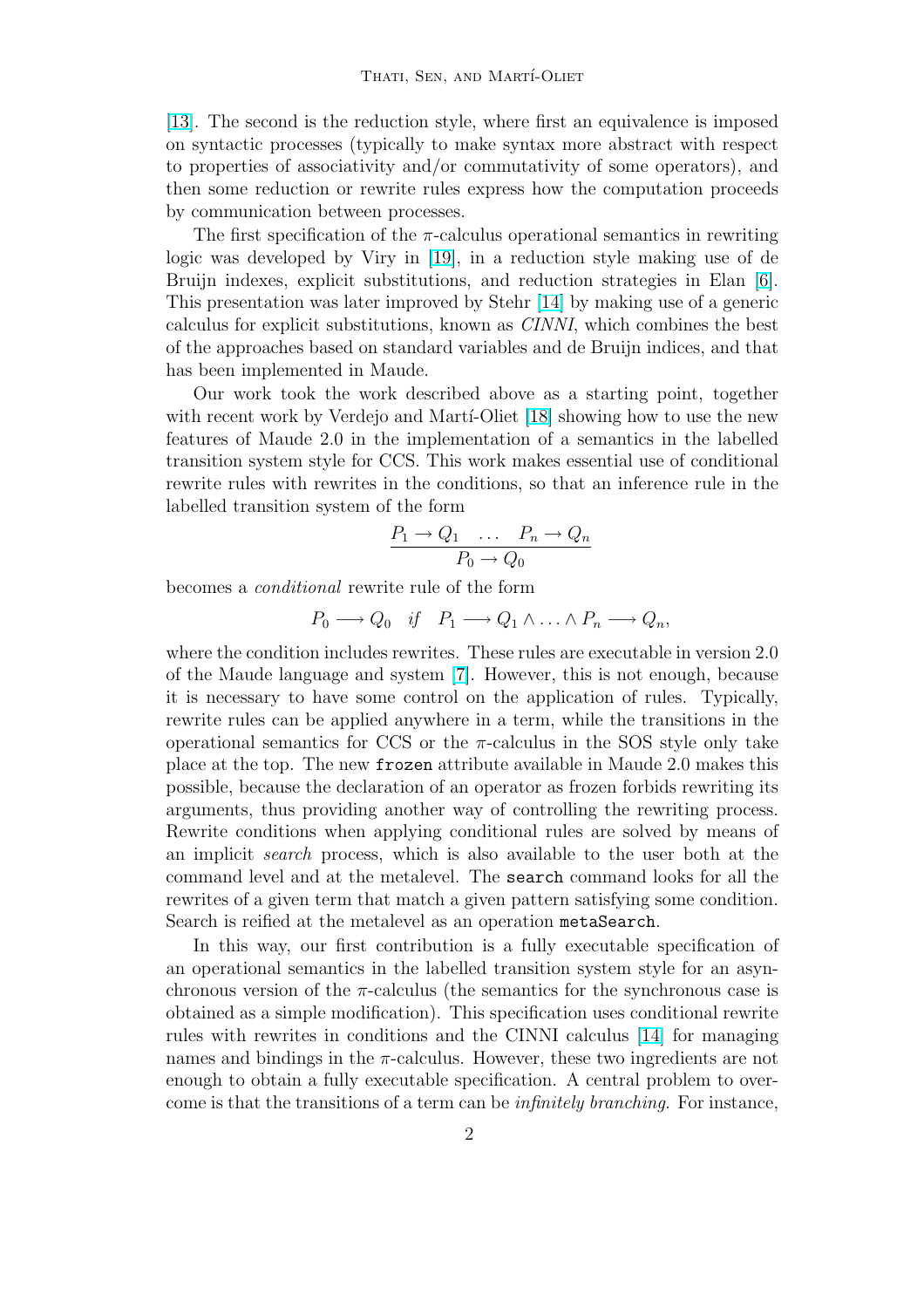the term  $x(y)$ . P can evolve via an input action to one of an infinite family of terms depending on the name received in the input at channel  $x$ . Our solution is to define the transitions of a process relative to an execution environment. The environment is represented abstractly as a set of free (global) names that the environment may use while interacting with the process, and transitions are modelled as rewrite rules over a pair consisting of a set of environment names together with a process.

Our next contribution is to implement the verification of the may-testing preorder  $[12,3,5]$  between finitary (non-recursive) asynchronous  $\pi$ -calculus processes, using again ideas from [18] to calculate the set of all finite traces of a process. May testing is a specific instance of the notion of behavioral equivalence on  $\pi$ [-calc](#page-17-0)ulus processes; in may testing, two processes are said to be equivalen[t if](#page-17-0) they have the sa[me](#page-18-0) success properties in all experiments. An experiment consists of an observing process that runs in parallel and interacts with the process being tested, and success is defined as the observer signalling a special event. Viewing the occurrence of an event as something bad happening, may testing can be used to reason about safety properties [4].

Since the definition of may testing involves a universal quantification over all observers, it is difficult to establish process equivalences directly from the definition. As a solution, alternate characterizations of the equiva[len](#page-17-0)ce that do not resort to quantification over observers have been found. It is known that the trace semantics is an alternate characterization of may testing in (synchronous)  $\pi$ -calculus [3], while a variant of the trace semantics has been shown to characterize may testing in an asynchronous setting [5]. Specifically, in both these cases, comparing two processes according to the may-testing preorder amounts to com[pa](#page-17-0)ring the set of all finite traces they exhibit. We have implemented for finite asynchronous processes, the com[pa](#page-17-0)rison of trace sets proposed in [5]. We stress that our choice of specifying an asynchronous version rather than the synchronous  $\pi$ -calculus, is because the characterization of may testing for the asynchronous case is more interesting and difficult. The synchronous vers[ion](#page-17-0) can be specified in an executable way using similar but simpler techniques.

Our first step in obtaining an executable specification of may testing is to obtain the set of all finite traces of a given process. This is done at the Maude metalevel by using the metaSearch operation to collect all results of rewriting a given term. The second step is to specify a preorder relation between traces that characterizes may testing. We have represented the trace preorder relation as a rewriting relation, i.e. the rules of inference that define the trace preorder are again modeled as conditional rewrite rules. The final step is to check if two processes are related by the may preorder, i.e. whether a statement of the form  $P \sqsubset Q$  is true or not. This step involves computing the closure of a trace under the trace-preorder relation, again by means of the metaSearch operation. Thus, our work demonstrates the utility of the new metalevel facilities available in Maude 2.0.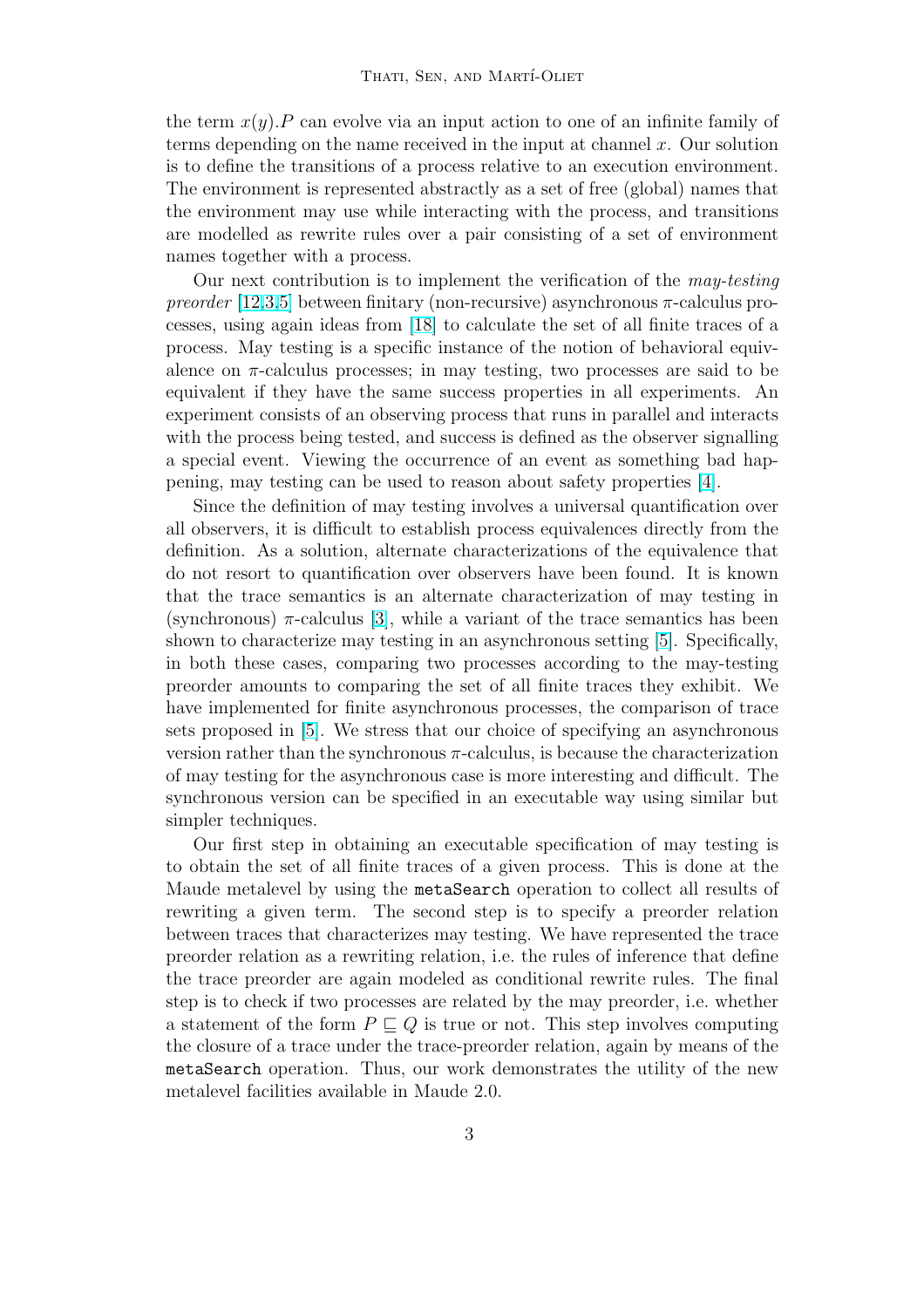The structure of the paper follows the steps in the description above. Section 2 describes the syntax of the asynchronous version of the  $\pi$ -calculus that we consider, together with the corresponding CINNI operations we use. Section 3 describes the operational semantics specified by means of conditional rewrite rules. Sections 4 and 5 define traces and the preorder on traces, respectively. Finally, Section 6 contains the specification of the may testing on proc[es](#page-5-0)ses as described above. Section 7 concludes the paper along with a brief discussion of future wo[rk.](#page-9-0)

Although this paper inc[lu](#page-13-0)[des](#page-10-0) some information on the  $\pi$ -calculus and may testing to make it as self contained [as](#page-16-0) possible, we refer the reader to the papers [5,3,11] for complete details on these subjects. In the same way, the interested reader can find a detailed explanation about the new features of Maude 2.0 in [7], and about their use in the implementation of operational semanti[cs in th](#page-17-0)e companion paper [18].

## 2 Asynch[ro](#page-17-0)nous  $\pi$ -Calc[ulu](#page-18-0)s Syntax

The following is a brief and informal review of a version of asynchronous  $\pi$ calculus that is equipped with a conditional construct for matching names. An infinite set of channel names is assumed, and  $u, v, w, x, y, z, \ldots$  are assumed to range over it. The set of processes, ranged over by  $P, Q, R$ , is defined by the following grammar:

$$
P := \overline{x}y \mid \sum_{i \in I} \alpha_i P_i \mid P_1 | P_2 \mid (\nu x)P \mid [x = y](P_1, P_2) \mid P
$$

where  $\alpha$  can be  $x(y)$  or  $\tau$ .

The output term  $\overline{xy}$  denotes an asynchronous message with target x and The output term xy denotes an asynchronous message with target x and<br>content y. The summation  $\sum_{i\in I}\alpha_i.P_i$  non-deterministically chooses an  $\alpha_i$ , and if  $\alpha_i = \tau$  it evolves internally to  $P_i$ , and if  $\alpha_i = x(y)$  it receives an arbitrary name z at channel x and then behaves like  $P\{z/y\}$ . The process  $P\{z/y\}$  is the result of the substitution of free occurrences of y in P by z, with the usual renaming of bound names to avoid accidental captures (thus substitution is defined only modulo  $\alpha$ -equivalence). The argument y in  $x(y)$ . binds all free occurrences of y in P. The composition  $P_1|P_2$  consists of  $P_1$  and  $P<sub>2</sub>$  acting in parallel. The components can act independently, and also interact with each other. The restriction  $(\nu x)P$  behaves like P except that it can not exchange messages targeted to x, with its environment. The restriction binds free occurrences of x in P. The conditional  $[x = y](P_1, P_2)$  behaves like  $P_1$ if x and y are identical, and like  $P_2$  otherwise. The replication  $P$  provides an infinite number of copies of P. The functions for free names  $fn(.)$ , bound names  $bn(.)$  and names  $n(.)$ , of a process, are defined as expected.

In the Maude specification for the  $\pi$ -calculus syntax that follows, the sort Chan is used to represent channel names and each of the non-constant syntax constructors is declared as frozen, so that the corresponding arguments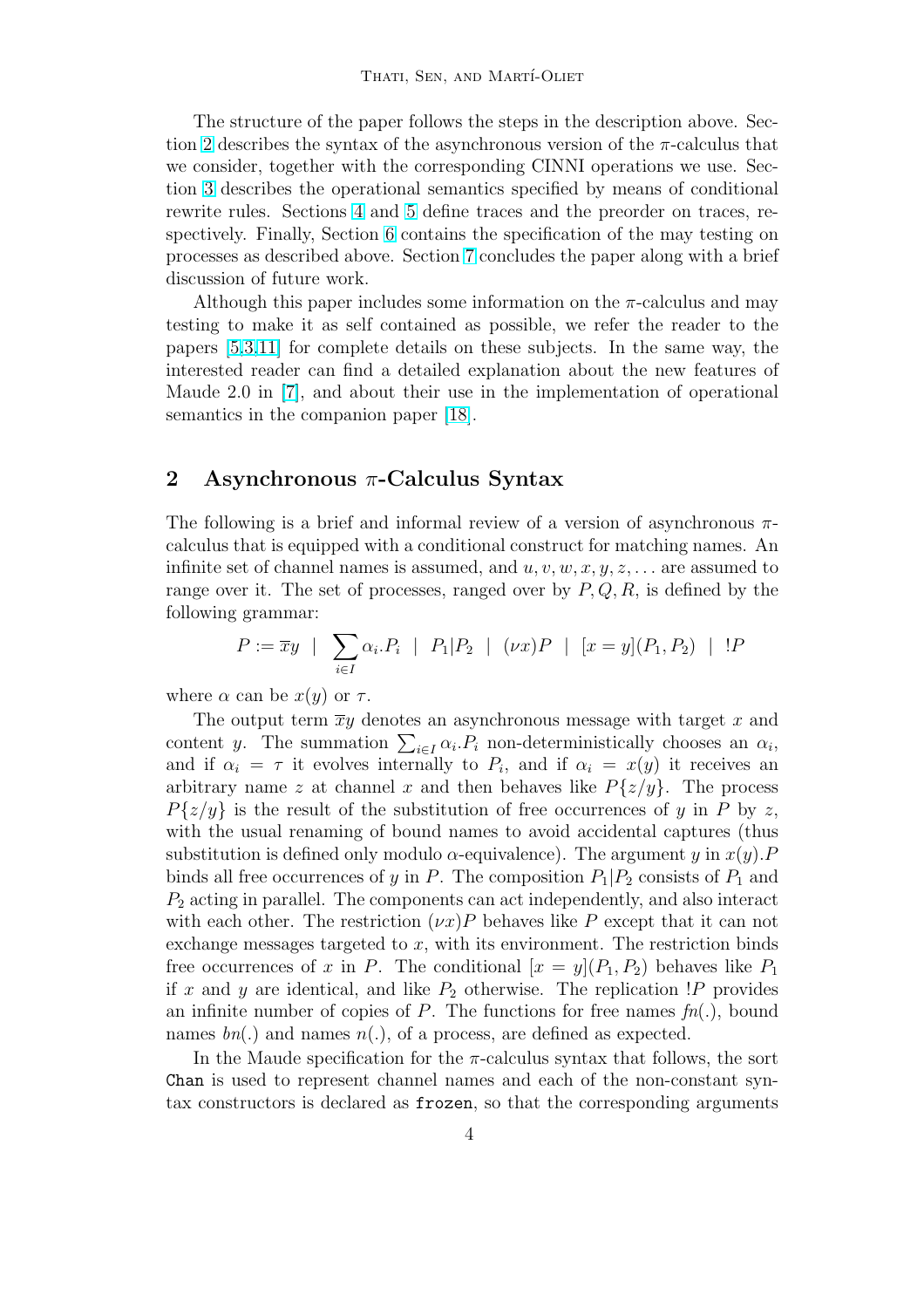cannot be rewritten by rules; this will be justified at the end of Section 3.

```
sort Chan .
sorts Guard GuardedTrm SumTrm Trm .
subsort GuardedTrm < SumTrm .
subsort SumTrm < Trm .
op () : Chan Qid \rightarrow Guard.
op tau : -> Guard .
op nil : -> Trm .
op _<_> : Chan Chan -> Trm [frozen] .
op _._ : Guard Trm -> GuardedTrm [frozen] .
op _+_ : SumTrm SumTrm -> SumTrm [frozen assoc comm] .
op _|_ : Trm Trm -> Trm [frozen assoc comm] .
op new[_]_ : Qid Trm -> Trm [frozen] .
op if_=_then_else_fi : Chan Chan Trm Trm -> Trm [frozen] .
op !_ : Trm -> Trm [frozen] .
```
Note that the syntactic form  $\sum_{i\in I}\alpha_i P_i$  has been split into three cases:

- (i) nil represents the case where  $I = \emptyset$ ,
- (ii) a term of sort GuardedTrm represents the case where  $I = \{1\}$ , and
- (iii) a term of sort SumTrm represents the case where  $I = [1..n]$  for  $n > 1$ . Since the constructor  $-+$  is associative and the sort GuardedTrm is a subsort of the constructor  $-+$  is associative and the sort duarded if it is a subsort of SumTrm, we can represent a finite sum  $\sum_{i\in I}\alpha_i.P_i$  as  $(\ldots(\alpha_1.P_1+\alpha_2.P_2)+$  $\cdots \alpha_n.P_n$ ).

To represent substitution on  $\pi$ -calculus processes (and traces, see Section 4) at the language level we use CINNI as a calculus for explicit substitutions [14]. This gives a first-order representation of terms with bindings and capture-free substitutions, instead of going to the metalevel to handle names and [bi](#page-9-0)ndings. The main idea in such a representation is to keep the bound name[s in](#page-18-0)side the binders as it is, but to replace its use by the name followed by an index which is a count of the number of binders with the same name it jumps before it reaches the place of use. Following this idea, we define terms of sort Chan as indexed names as follows.

sort Chan . op \_{\_} : Qid Nat -> Chan [prec 1] .

We introduce a sort of substitutions Subst together with the following operations:

op [\_:=\_] : Qid Chan -> Subst . op [shiftup\_] : Qid -> Subst . op [shiftdown\_] : Qid -> Subst . op [lift\_\_] : Qid Subst -> Subst .

The first two substitutions are basic substitutions representing *simple* and shiftup substitutions; the third substitution is a special case of *simple* substitution; the last one represents complex substitution where a substitution can be lifted using the operator lift. The intuitive meaning of these operations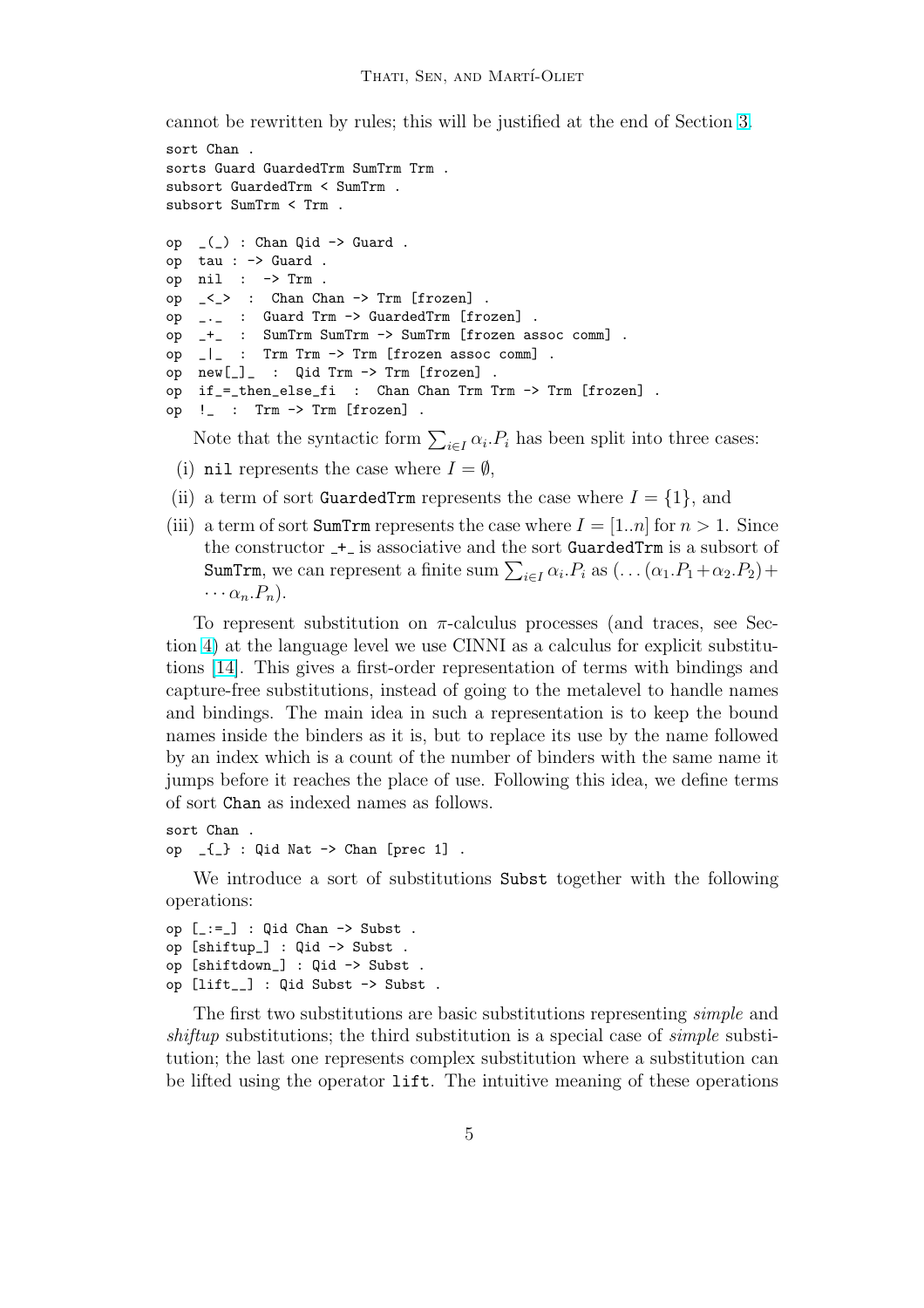Thati, Sen, and Mart´ı-Oliet

<span id="page-5-0"></span>

| $[a := x]$              | [shiftup a]               | [shiftdown a]           | [lift a S]                             |
|-------------------------|---------------------------|-------------------------|----------------------------------------|
| $a\{0\} \mapsto x$      | $a\{0\} \mapsto a\{1\}$   | $a\{0\} \mapsto a\{0\}$ | $a{0} \mapsto$ [shiftup a] (S $a{0}$ ) |
| $a\{1\} \mapsto a\{0\}$ | $a\{1\} \mapsto a\{2\}$   | $a{1} \mapsto a{0}$     | $a{1} \mapsto$ [shiftup a] (S $a{1}$ ) |
| .                       | $\cdot$ $\cdot$ $\cdot$   |                         | $\cdots$                               |
| $a{n+1} \mapsto a{n}$   | $a\{n\} \mapsto a\{n+1\}$ | $a{n+1} \mapsto a{n}$   | $a{n} \mapsto$ [shiftup a] (S $a{n}$ ) |
| $b{m} \mapsto b{m}$     | $b{m} \mapsto b{m}$       | $b{m} \mapsto b{m}$     | $b{m} \mapsto$ [shiftup a] (S $b{m}$ ) |

Table 1 The CINNI operations.

is described in Table 1 (see [14] for more details). Using these, explicit substitutions for  $\pi$ -calculus processes are defined equationally. Some interesting equations are the following:

eq  $S (P + Q) = (S P) + (S Q)$ . eq  $S (CX(Y) . P ) = (S CX)(Y) . ([lift Y S] P) .$ eq S (new  $[X]$  P) = new  $[X]$  ([lift X S] P).

#### 3 Operational Semantics

A labelled transition system (see Table 2) is used to give an operational semantics for the calculus as in [5]. The transition system is defined modulo  $\alpha$ -equivalence on processes in that  $\alpha$ -equivalent processes have the same tran-sitions. The rules COM, CLOSE, and P[AR](#page-6-0) have symmetric versions that are not shown in the table.

Transition labels, which [a](#page-17-0)re also called *actions*, can be of five forms:  $\tau$  (a silent action),  $\overline{xy}$  (free output of a message with target x and content y),  $\overline{x}(y)$ (bound output), xy (free input of a message), and  $x(y)$  (bound input). The functions  $fn(.)$ ,  $bn(.)$  and  $n(.)$  are defined on actions as expected. The set of all visible (non- $\tau$ ) actions is denoted by  $\mathcal{L}$ , and  $\alpha$  is assumed to range over  $\mathcal{L}$ . As a uniform notation for free and bound actions the following notational convention is adopted:  $(\emptyset)\overline{x}y = \overline{x}y$ ,  $(\{y\})\overline{x}y = \overline{x}(y)$ , and similarly for input actions. The variable  $\hat{z}$  is assumed to range over  $\{\emptyset, \{z\}\}\$ . The term  $(\nu \hat{z})P$  is  $(\nu z)P$  if  $\hat{z} = \{z\}$ , and P otherwise.

We define the sort Action and the corresponding operations as follows:

```
sorts Action ActionType .
ops i o : -> ActionType .
op f : ActionType Chan Chan -> Action .
op b : ActionType Chan Qid -> Action .
op tauAct : -> Action .
```
The operators f and b are used to construct free and bound actions respectively. Name substitution on actions is defined equationally as expected.

The inference rules in Table 2 are modelled as conditional rewrite rules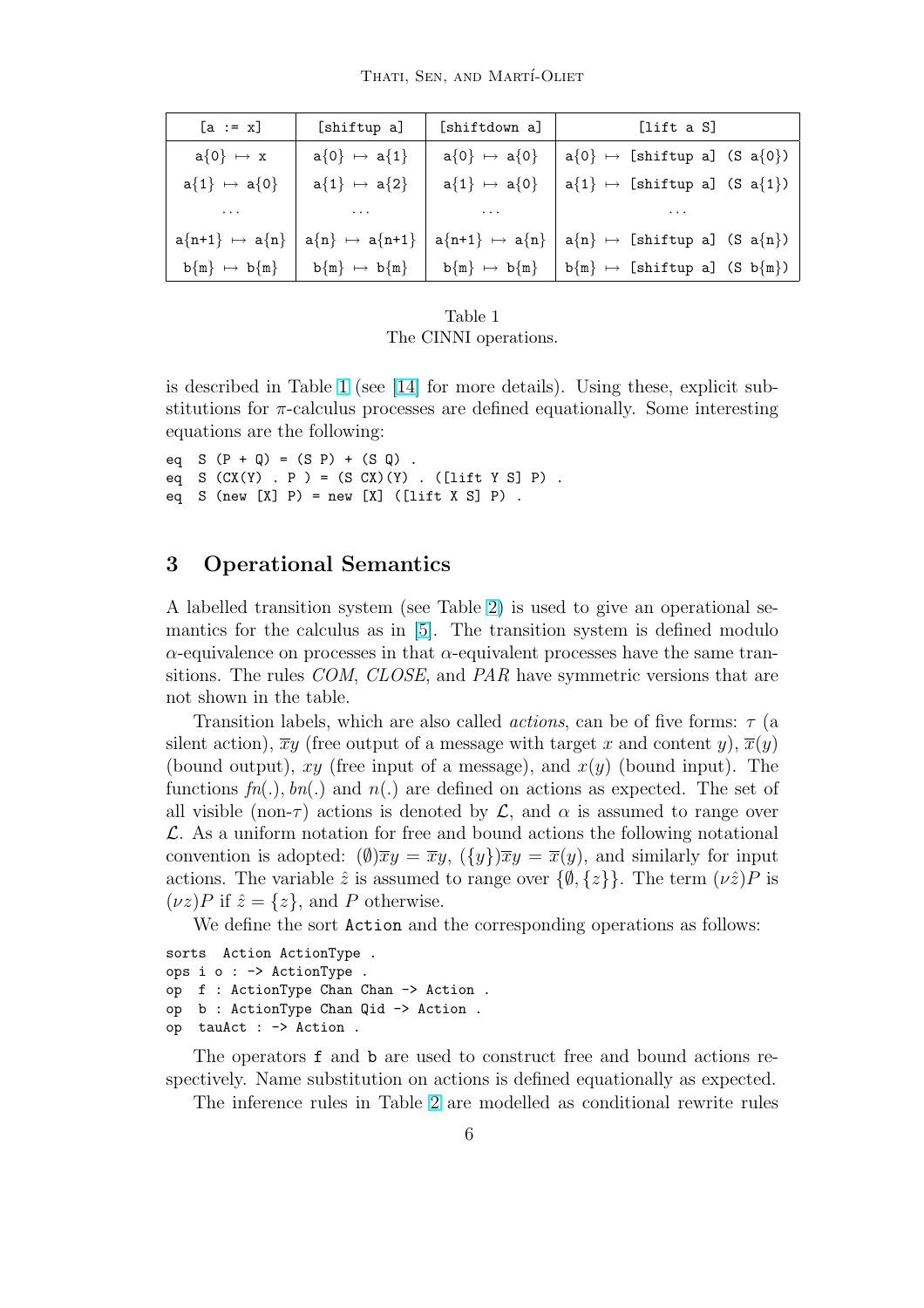<span id="page-6-0"></span>
$$
INP: \sum_{i \in I} \alpha_i P_i \xrightarrow{x_{jz}} P_j\{z/y\} \ j \in I, \alpha_j = x_j(y) \qquad OUT: \overline{xy} \xrightarrow{\overline{xy}} 0
$$
\n
$$
TAU: \sum_{i \in I} \alpha_i P_i \xrightarrow{\tau} P_j \ j \in I, \alpha_j = \tau \qquad BINP: \frac{P \xrightarrow{x_{ij}} P'}{P \xrightarrow{x_{ij}} P'} \ y \notin fn(P)
$$
\n
$$
PAR: \frac{P_1 \xrightarrow{\alpha} P'_1}{P_1|P_2 \xrightarrow{\alpha} P'_1|P_2} \ bn(\alpha) \cap fn(P_2) = \emptyset \qquad COM: \frac{P_1 \xrightarrow{\overline{x_{ij}}} P'_1}{P_1|P_2 \xrightarrow{\tau} P'_1|P'_2}
$$
\n
$$
RES: \frac{P \xrightarrow{\alpha} P'}{(vy)P \xrightarrow{\alpha} (vy)P'} \ y \notin n(\alpha) \qquad OPEN: \frac{P \xrightarrow{\overline{x_{ij}}} P'}{(vy)P \xrightarrow{\overline{x_{ij}}} P'} \ x \neq y
$$
\n
$$
CLOSE: \frac{P_1 \xrightarrow{\overline{x_{ij}}} P'_1}{P_1|P_2 \xrightarrow{\tau} (vy)(P'_1|P'_2)} \ y \notin fn(P_2) \qquad REP: \frac{P|!P \xrightarrow{\alpha} P'}{!P \xrightarrow{\alpha} P'}
$$
\n
$$
IF: \frac{P \xrightarrow{\alpha} P'}{[x=x](P, Q) \xrightarrow{\alpha} P'} \qquad ELSE: \frac{Q \xrightarrow{\alpha} Q'}{!x=y](P, Q) \xrightarrow{\alpha} Q'} \ x \neq y
$$

#### Table 2

A labelled transition system for asynchronous  $\pi$ -calculus.

with the premises as conditions of the rule.<sup>1</sup> Since rewrites do not have labels unlike the labelled transitions, we make the label a part of the resulting term; thus rewrites corresponding to transitions in the operational semantics are of the form  $P \Rightarrow {\alpha} Q$ .

Because of the INP and OPEN rules, the transitions of a term can be infinitely branching. Specifically, in case of the INP rule there is one branch for every possible name that can be received in the input. In case of the OPEN rule, there is one branch for every name that is chosen to denote the private channel that is being emitted (note that the transition rules are defined only modulo  $\alpha$ -equivalence). To overcome this problem, we define transitions over pairs of the form [CS] P, where CS is a set of channel names containing all the names that the environment with which the process interacts, knows about. The set CS expands during bound input and output interactions when private names are exchanged between the process and its environment.

The infinite branching due to the *INP* rule is avoided by allowing only the names in the environment set CS to be received in free inputs. Since CS is assumed to contain all the free names in the environment, an input argument that is not in CS would be a private name of the environment. Now, since the identifier chosen to denote the fresh name is irrelevant, all bound input

 $1$  The symmetric versions missing in the table need not be implemented because the process constructors  $-+$  and  $-$ | have been declared as commutative.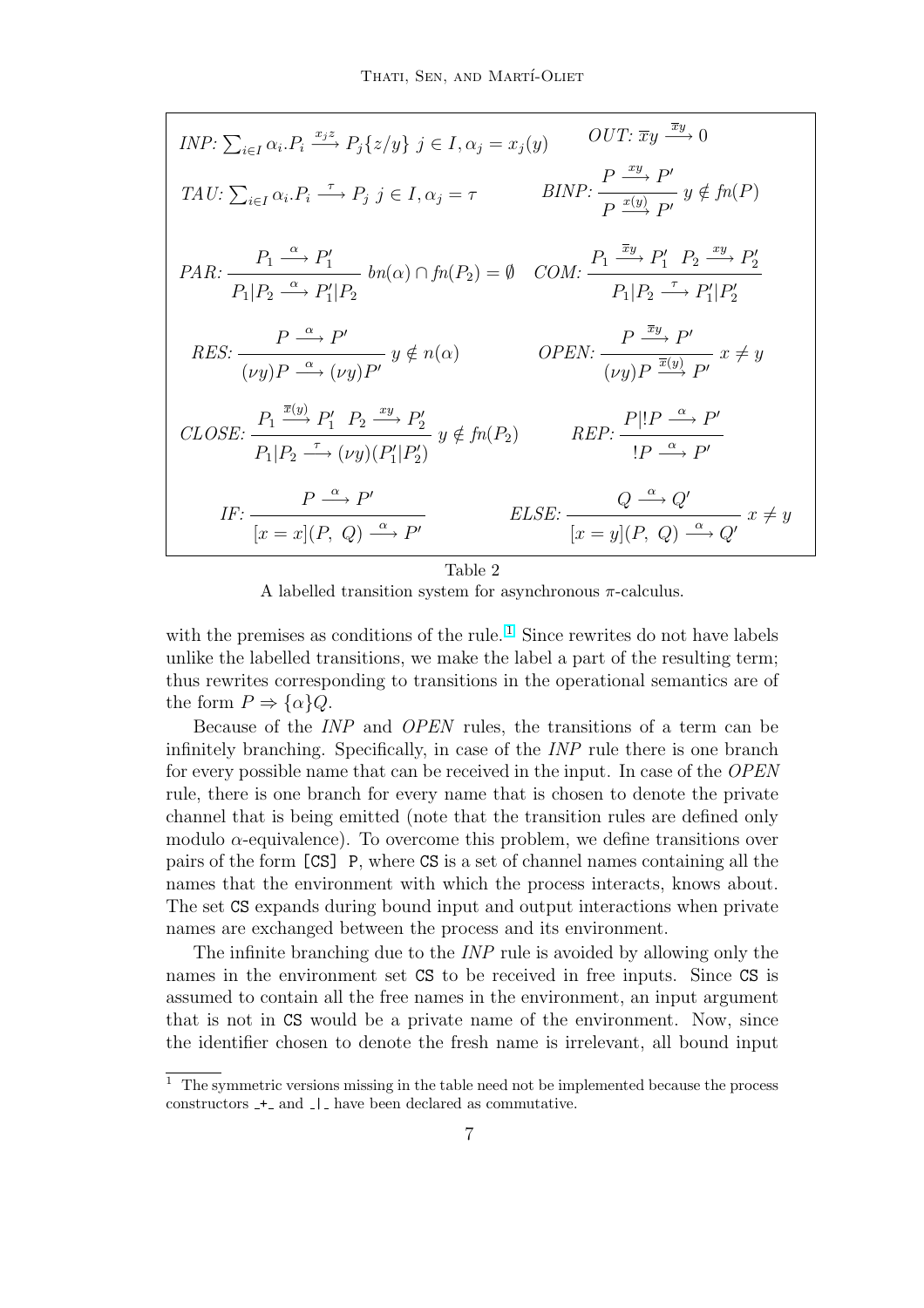transitions can be identified to a single input. With these simplifications, the number of input transitions of a term become finite. Similarly, in the OPEN rule, since the identifier chosen to denote the private name emitted is irrelevant, instances of the rule that differ only in the chosen name are not distinguished.

We discuss in detail the implementation of only a few of the inference rules; the reader is referred to the appendix for a complete list of all the rewrite rules for Table 2.

```
sorts EnvTrm TraceTrm .
subsort EnvTrm < TraceTrm .
op [_]_ : Chanset Trm -> EnvTrm [frozen] .
op {_}_ : Action TraceTrm -> TraceTrm [frozen] .
```
Note that the two operators are also declared above with the frozen attribute, forbidding in this way rewriting of their arguments, as justified at the end of this section.

The following non-conditional rule is for free inputs.

```
rl [Inp] : [CY CS] ((CX(X) . P) + SUM) =>
             {f(i,CX,CY)} ([CY CS] (X := CY] P).
```
The next rule we consider is the one for bound inputs. Since the identifier chosen to denote the bound argument is irrelevant, we use the constant 'U for all bound inputs, and thus  $'U\{0\}$  denotes the fresh channel received. Note that in contrast to the *BINP* rule of Table 2, we do not check if  $'U\{0\}$  is in the free names of the process performing the input, and instead we shift up the channel indices appropriately, in both the set of environment names CS and the process P in the righthand side and c[ond](#page-6-0)ition of the rule. This is justified because the transition target is within the scope of the bound name in the input action. Note also that the channel CX in the action is not shifted down because it is out of the scope of the bound argument. The set of environment names is expanded by adding the received channel  $'U\{0\}$  to it. Finally, we use a special constant flag of sort Chan, to ensure termination. We add an instance of flag to the environment set of the rewrite in condition, so that the BINP rule is not fired again while evaluating the condition. Without this check, we will have a non-terminating execution in which the BINP rule is repeatedly fired.

```
crl [BInp] : [CS] P \Rightarrow \{b(i, CX, 'U)\} ['U{0} [shiftup 'U] CS] P1
               if (not flag in CS) \wedgeCS1 := flag 'U{0} [shiftup 'U] CS \land[CS1] [shiftup 'U] P \Rightarrow \{f(i, CX, 'U{0})\} [CS1] P1 .
```
The following rule treats the case of bound outputs.

```
crl [Open] : [CS] (new [X] P) => {[shiftdown X] b(o,CY,X)} [X{0} CS1] P1
             if CS1 := [shiftup X] CS / \n[CS1] P => {f(o,CY,X{0})} [CS1] P1 /\ X{0} =/= CY .
```
Like in the case of bound inputs, we identify all bound outputs to a single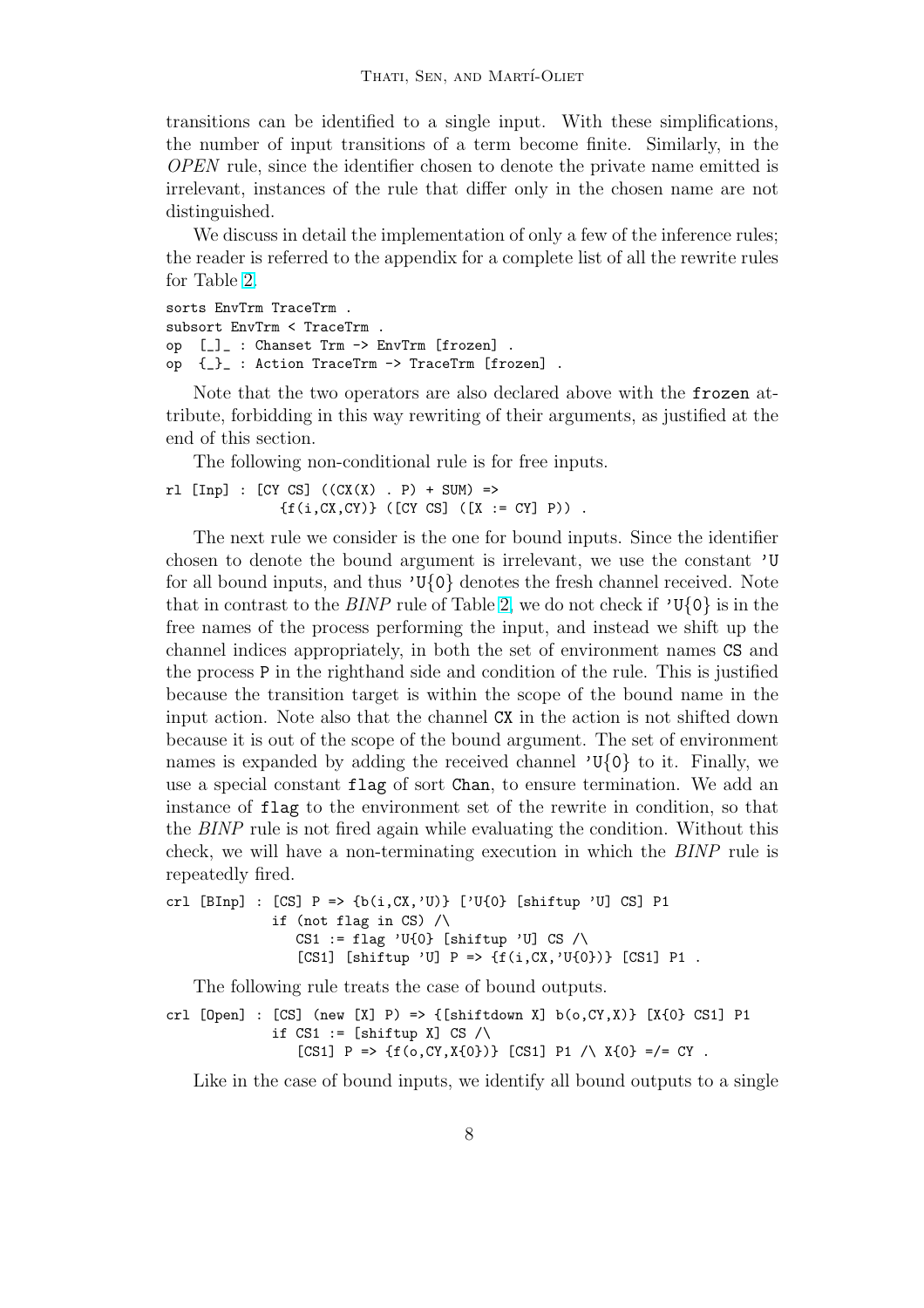instance in which the identifier X that appears in the restriction is chosen as the bound argument name. Note that in both the righthand side of the rule and in the condition, the indices of the channels in CS are shifted up, because they are effectively moved across the restriction. Similarly, the channel indices in the action in the righthand side of the rule are shifted down since the action is now moved out of the restriction. Note also that the exported name is added to the set of environment names, because the environment that receives this exported name can use it in subsequent interactions.

The PAR inference rule is implemented by two rewrite rules, one for the case where the performed action is free, and the other where the action is bound. The rewrite rule for the latter case is discussed next, while the one for the former case is simpler and appears in the appendix.

```
var IO : ActionType
crl [Par] : [CS] (P | Q) =>
               {b(IO,CX,Y)} [Y{0} ([shiftup Y] CS)] (P1 | [shiftup Y] Q)
            if [CS] P => \{b(IO, CX, Y)\} ([CS1] P1).
```
Note that the side condition of the *PAR* rule in Table 2, which avoids confusion of the emitted bound name with free names in Q, is achieved by shifting up channel indices in Q. This is justified because the righthand side of the rule is under the scope of the bound output action. Simil[ar](#page-6-0)ly, the channel indices in the environment are also shifted up. Further, the set of environment names is expanded by adding the exported channel  $Y\{0\}$ .

Finally, we consider the rewrite rule for CLOSE. The process P emits a bound name Y, which is received by process Q. Since the scope of Y after the transition includes Q, the rewrite involving Q in the second condition of the rule is carried out within the scope of the bound name that is emitted. This is achieved by adding the channel  $Y{0}$  to the set of environment names and shifting up the channel indices in both CS and Q in the rewrite. Note that since the private name being exchanged is not emitted to the environment, we neither expand the set CS in the righthand side of the rule nor shift up the channel indices in it.

```
crl [Close] : [CS] (P | Q) \Rightarrow {tauAct} [CS] new [Y] (P1 | Q1)if [CS] P => \{b(o, CX, Y)\} [CS1] P1 \wedge[Y{0} [shiftup Y] CS] [shiftup Y] Q =>
                                      \{f(i,CX,Y{0})\} [CS2] Q1.
```
We conclude this section with the following note. The operator  $\{\cdot\}$  is declared frozen because further rewrites of the process term encapsulated in a term of sort TraceTrm are useless. This is because all the conditions of the transition rules only involve one step rewrites (the righthand side of these rewrites can only match a term of sort TraceTrm with a single action prefix). Further note that, to prevent rewrites of a term to a non well-formed term, all the constructors for  $\pi$ -calculus terms (Section 2) have been declared frozen; in the absence of this declaration we would have for instance rewrites of the form  $P | Q \implies \{A\}$ . P1 | Q to a non well-formed term.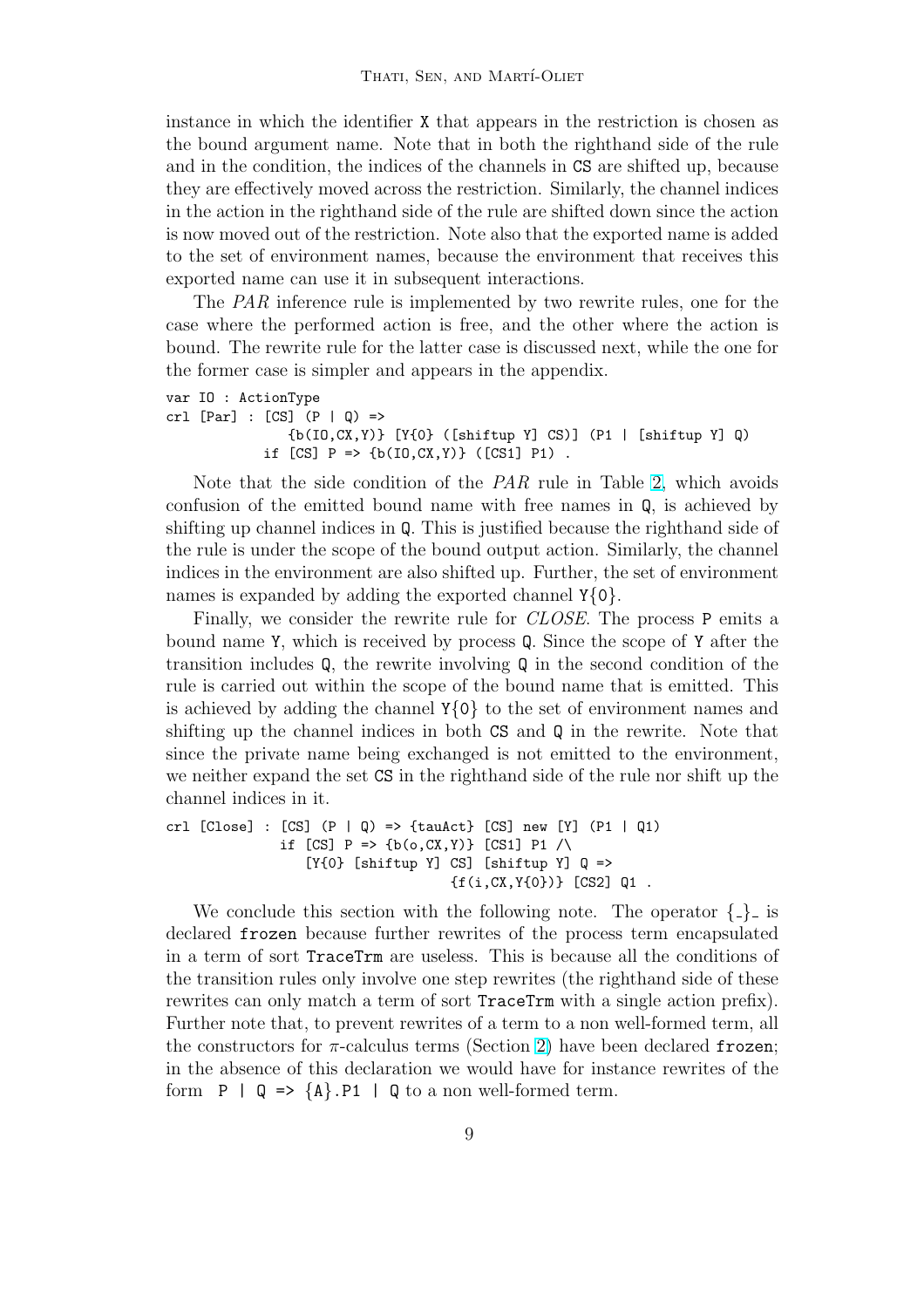#### <span id="page-9-0"></span>4 Trace Semantics

The set  $\mathcal{L}^*$  is the set of *traces*. The functions  $fn(.)$ ,  $bn(.)$  and  $n(.)$  are extended to  $\mathcal{L}^*$  in the obvious way. The relation of  $\alpha$ -equivalence on traces is defined as expected, and  $\alpha$ -equivalent traces are not distinguished. The relation  $\Longrightarrow$ denotes the reflexive transitive closure of  $\stackrel{\tau}{\longrightarrow}$ , and  $\stackrel{\beta}{\Longrightarrow}$  denotes  $\Longrightarrow \stackrel{\beta}{\Longrightarrow} \Longrightarrow$ . For  $s = l.s'$ , we inductively define  $P \stackrel{s}{\Longrightarrow} P'$  as  $P \stackrel{l}{\Longrightarrow} S'$ . We use  $P \stackrel{s}{\Longrightarrow} P'$ . as an abbreviation for  $P \stackrel{s}{\Longrightarrow} P'$  for some P'. The set of traces that a process exhibits is then  $||P|| = \{s | P \stackrel{s}{\Longrightarrow} \}.$ 

In the implementation, we introduce a sort Trace as supersort of Action to specify traces.

```
subsort Action < Trace .
op epsilon : -> Trace .
op _._ : Trace Trace -> Trace [assoc id: epsilon] .
op [_] : Trace -> TTrace .
```
We define the operator  $\lceil \_ \rceil$  to represent a complete trace. The motivation for doing so is to restrict the equations and rewrite rules defined over traces to operate only on a complete trace instead of a part of it. The following equation defines  $\alpha$ -equivalence on traces. Note that in a trace TR1.b(IO,CX,Y).TR2 the action b(IO,CX,Y) binds the identifier Y in TR2.

 $ceq$  [TR1 .  $b(IO, CX, Y)$  . TR2] = [TR1 . b(IO,CX,'U) . [Y := 'U{0}] [shiftup 'U] TR2] if  $Y = / = 'U$ .

Because the operator op  $\{-\}$ .: Action TraceTrm -> TraceTrm is declared as frozen, a term of sort EnvTrm can rewrite only once, and so we cannot obtain the set of finite traces of a process by simply rewriting it multiple times in all possible ways. The problem is solved as in [18], by specifying the trace semantics using rules that generate the transitive closure of one step transitions as follows:

```
sort TTrm .
op [_] : EnvTrm -> TTrm [frozen] .
var TT : TraceTrm .
crl [reflx] : [ P ] => {A} Q if P => {A} Q.
crl [trans] : [P] \Rightarrow {A} TT
              if P => {A} Q /\ [ Q ] => TT /\ [ Q ] =/= TT .
```
We use the operator [1] to prevent infinite loops while evaluating the conditions of the rules above. If this operator were not used, then the lefthand side of the rewrite in the condition would match the lefthand side of the rule itself, and so the rule itself could be used in order to solve its condition. This operator is also declared as frozen to prevent useless rewrites inside [ ].

We can now use the search command of Maude 2.0 to find all possible traces of a process. The traces appear as prefix of the one-step successors of a TTrm of the form [[CS] P]. For instance, the set of all traces exhibited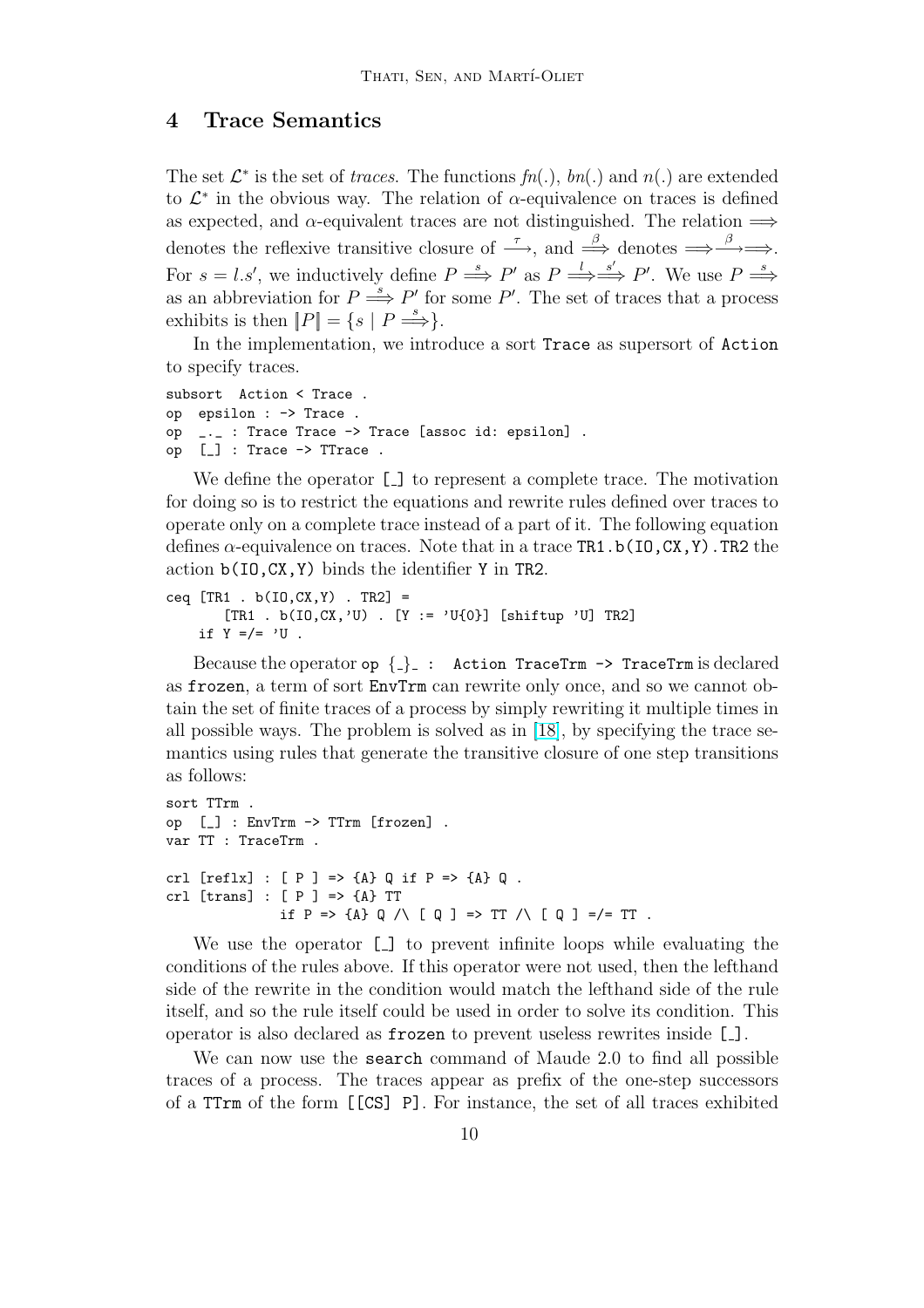```
by [mt] new ['y] ('x0 < 'y0 > | 'x0('u) \dots nil) (where mt denotes the
empty channel set), can be obtained by using the following search command.
Maude> search [ [mt] new ['y] ('x{0} < 'y{0} > | 'x{0}('u) . nil) ] =>!
X:TraceTrm .
search in APITRACESET : [[\text{mt}]\text{new['y]}('x{0} < 'y{0} > | 'x{0}('u) . \text{nil})] => !X:TraceTrm .
Solution 1 (state 1)
states: 7 rewrites: 17344 in 110ms cpu (150ms real) (157672 rewrites/second)
X:TraceTrm --> {b(i, 'x{0}, 'u)}['u{0}]new['y](nil | 'x{0} < 'y{0} >)
Solution 2 (state 2)
states: 7 rewrites: 17344 in 110ms cpu (170ms real) (157672 rewrites/second)
X:TraceTrm --> {tauAct}[mt]new['y](nil | nil)
Solution 3 (state 3)
states: 7 rewrites: 17344 in 110ms cpu (170ms real) (157672 rewrites/second)
X:TraceTrm --> {b(o, 'x{0}, 'y)}['y{0}]nil | 'x{0}('u) . nil
Solution 4 (state 4)
states: 7 rewrites: 17344 in 110ms cpu (170ms real) (157672 rewrites/second)
X:TraceTrm --> {b(i, 'x{0}, 'u)}{b(o, 'x{0}, 'y)}['y{0} 'u{0}]nil | nil
Solution 5 (state 5)
states: 7 rewrites: 17344 in 110ms cpu (170ms real) (157672 rewrites/second)
X:TraceTrm --> {b(o, 'x{0}, 'y)}{b(i, 'x{0}, 'u)}['y{0} 'u{0}]nil | nil
Solution 6 (state 6)
states: 7 rewrites: 17344 in 110ms cpu (170ms real) (157672 rewrites/second)
X:TraceTrm --> {b(o, 'x{0}, 'y)}{f(i, 'x{0}, 'y{0})}['y{0}]nil | nil
No more solutions.
states: 7 rewrites: 17344 in 110ms cpu (170ms real) (157672 rewrites/second)
```
The command returns all TraceTrms that can be reached from the given TTrm, and that are terminating (the '!' in =>! specifies that the target should be terminating). The required set of traces can be obtained by simply extracting from each solution  $\{a1\} \dots \{an\}$ TT the sequence  $a1 \dots$ an and removing all tauActs in it. Thus, we have obtained an executable specification of the trace semantics of asynchronous  $\pi$ -calculus.

#### 5 A Trace Based Characterization of May Testing

The may-testing framework  $[12]$  is instantiated on asynchronous  $\pi$ -calculus as follows. Observers are processes that can emit a special message  $\overline{\mu}\mu$ . We say that an observer O accepts a trace s if  $O \stackrel{\bar{s}.\bar{\mu}\mu}{\Longrightarrow}$ , where  $\bar{s}$  is the trace obtained by complementing the actions in [s](#page-17-0), i.e. converting input actions to output actions and vice versa. The may preorder  $\subseteq$  over processes is defined as:  $P \subseteq Q$  if for every observer O,  $P|O \stackrel{\overline{\mu}\mu}{\Longrightarrow}$  implies  $Q|O \stackrel{\overline{\mu}\mu}{\Longrightarrow}$ . We say that P and Q are may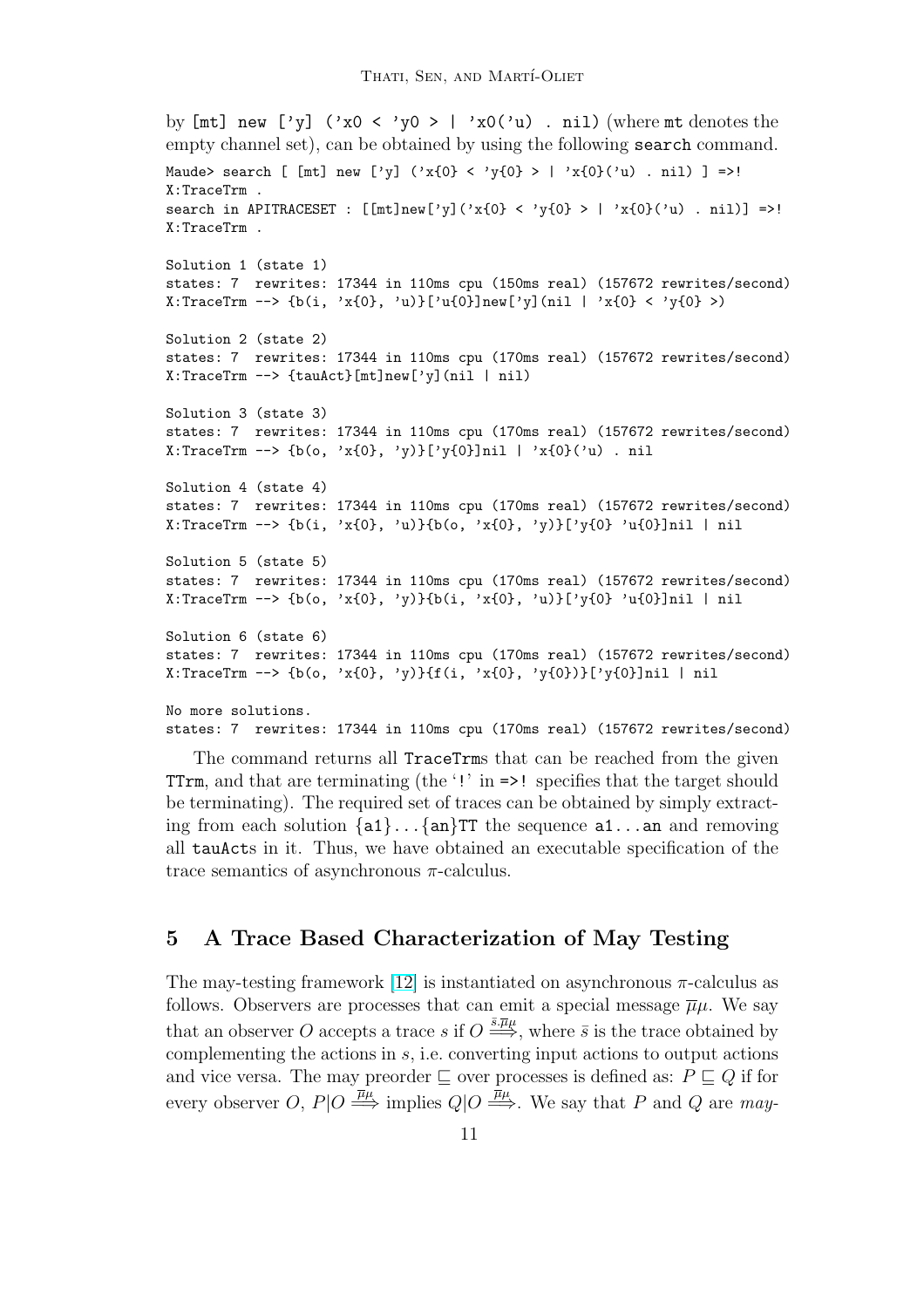Thati, Sen, and Mart´ı-Oliet

| (Drop)       | $s_1 \hat{y} s_2 \prec s_1 \hat{y} x y s_2$                                                                           | if $(\hat{y})s_2 \neq \perp$ |
|--------------|-----------------------------------------------------------------------------------------------------------------------|------------------------------|
|              | $(Delay)$ $s_1.(\hat{y})(\alpha. xy.s_2) \prec s_1.(\hat{y}) xy. \alpha.s_2$ if $(\hat{y})(\alpha. xy.s_2) \neq \bot$ |                              |
| (Annihilate) | $s_1 \hat{y}_3 s_2 \prec s_1 \hat{y}_3 x y \bar{x} y \bar{x}_2$ if $(\hat{y}) s_2 \neq \bot$                          |                              |

Table 3 A preorder relation on traces.

equivalent, i.e.  $P = Q$ , if  $P \sqsubseteq Q$  and  $Q \sqsubseteq P$ . The universal quantification on contexts in this definition makes it very hard to prove equalities directly from the definition, and makes mechanical checking impossible. To circumvent this problem, a trace based alternate characterization of the may equivalence is proposed in [5]. We now summarize this characterization and discuss our implementation of it.

The preorder  $\preceq$  on traces is defined as the reflexive transitive closure of the laws shown [in](#page-17-0) Table 3, where the notation  $(\hat{y})$  is extended to traces as follows.  $\overline{a}$ 

$$
(\hat{y})s = \begin{cases} s & \text{if } \hat{y} = \emptyset \text{ or } b \notin f_n(s) \\ s_1.x(y).s_2 & \text{if } \hat{y} = \{y\} \text{ and there are } s_1, s_2, x \text{ such that } \\ s = s_1.xy.s_2 \text{ and } y \notin n(s_1) \cup \{x\} \\ \perp & \text{otherwise} \end{cases}
$$

For sets of traces R and S, we define  $R \precsim S$ , if for every  $s \in S$  there is an  $r \in R$  such that  $r \preceq s$ . The may preorder is then characterized in [5] as:  $P \sqsubseteq Q$  if and only if  $||Q|| \precsim ||P||$ .

The main intuition behind the preorder  $\prec$  is that if an observer accepts a trace s, then it also accepts any trace  $r \preceq s$ . The first two laws stat[e t](#page-17-0)hat an observer cannot force inputs on the process being tested. Since outputs are asynchronous, the actions following an output in a trace exhibited by the observer need not causally depend on the output. Hence the observer's output can be delayed until a causally dependent action, or dropped if there are no such actions. The annihilation law states that an observer can consume its own outputs unless there are subsequent actions that depend on the output. The reader is referred to [5] for further details on this characterization.

We encode the trace preorder as rewrite rules on terms of the sort TTrace of complete traces; specifically, the relation  $r \prec s$  if cond, is encoded as s  $\Rightarrow$  r if cond. The rea[son](#page-17-0) for this form of representation will be justified in Section 6. The function  $({y})$  on traces is defined equationally by the operation bind. The constant bot of sort Trace is used by the bind operation to signal error.

```
 Qid Trace -> Trace
op bot : -> Trace .
var TR : Trace . var IO : ActionType.
```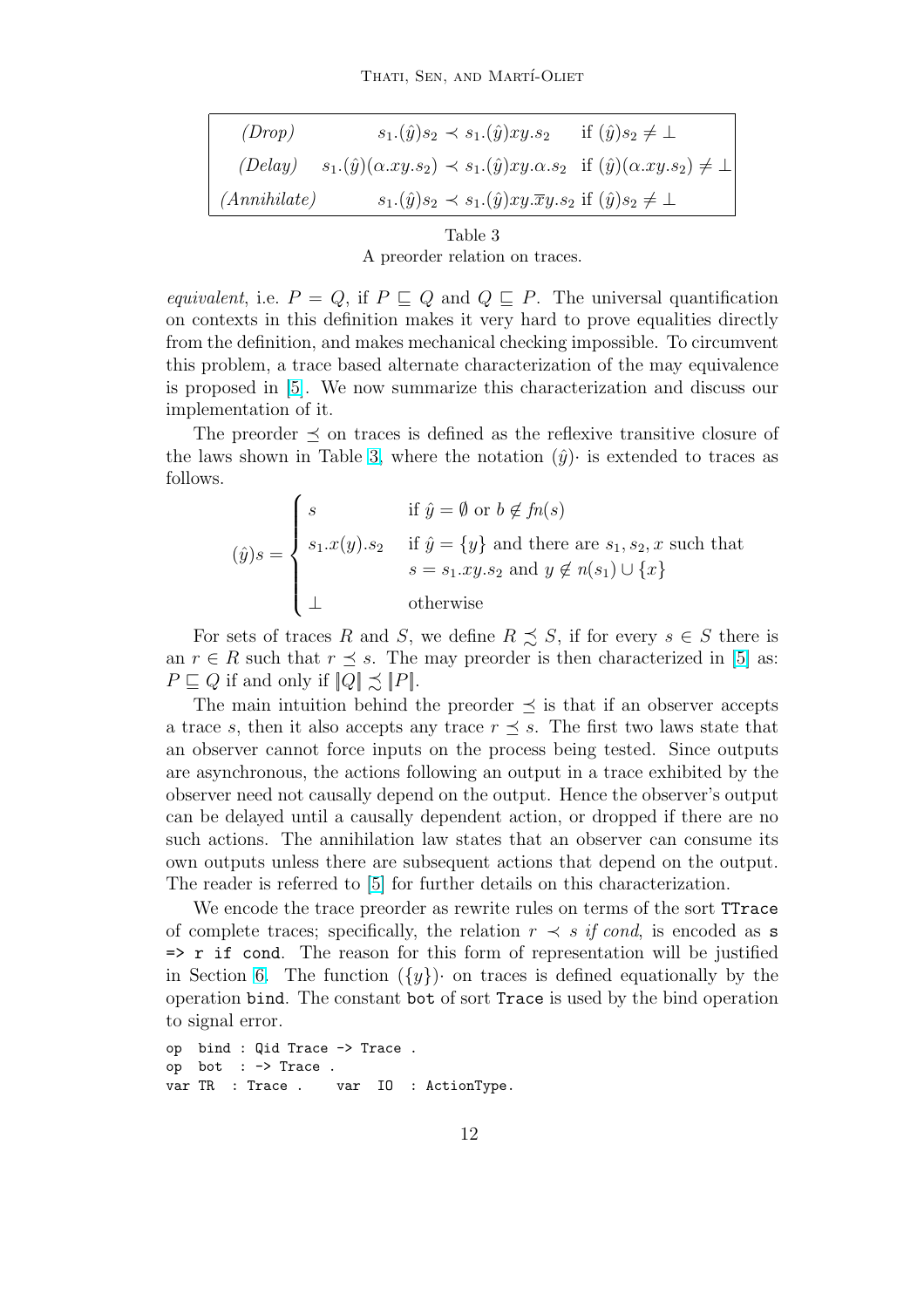```
ceq TR . bot = bot if t =/= epsilon.
ceq bot . TR = bot if t =/= epsilon .
eq bind(X , epsilon) = epsilon .
eq bind(X, f(i, CX, CY). TR) = if CX = / = X(0) then
           if CY == X\{0\} then ([shiftdown X] b(i, CX, X)). TR
              else ([shiftdown X] f(i, CX , CY)) . bind(X , TR) fi
                 else bot fi .
eq bind(X, b(IO, CX, Y). TR) = if CX = / = X\{0\} then
           if X = / = Y then ([shiftdown X] b(i, CX, Y)) . bind(X, TR)
              else ([shiftdown X] b(IO, CX , Y)) . bind(X , swap(X,TR)) fi
                 else bot fi .
```
The equation for the case where the second argument to bind begins with a free output is not shown as it is similar. Note that the channel indices in actions until the first occurrence of  $X\{0\}$  as the argument of a free input are shifted down as these move out of the scope of the binder X. Further, when a bound action with **X** as the bound argument is encountered, the **swap** operation is applied to the remaining suffix of the trace. The swap operation simply changes the channel indices in the suffix so that the binding relation is unchanged even as the binder X is moved across the bound action. This is accomplished by simultaneously substituting  $X\{0\}$  with  $X\{1\}$ , and  $X\{1\}$  with  $X\{0\}$ . Finally, note that when  $X\{0\}$  is encountered as the argument of a free input, the input is converted to a bound input. If  $X\{0\}$  is first encountered at any other place, an error is signalled by returning the constant bot.

The encoding of the preorder relation on traces is now straightforward.

```
crl [Drop] : [TR1 . b(i,CX,Y) . TR2 ] \Rightarrow [TR1 . bind(Y . TR2) ]if bind(Y, TR2) = /= bot.
r1 [Delay] : [ ( TR1 . f(i, CX, CY) . b(IO, CU, V) . TR2 ) ] =>
              [ (TR1 . b(IO,CU,V) . ([shiftup V] f(i, CX, CY)) . TR2 ) ].
crl [Delay] : [ ( TR1 . b(i, CX, Y) . f(IO, CU, CV) . TR2 ) ] =>
                 [ ( TR1 . bind(Y , f(IO,CU,CV) . f(i,CX,Y{0}) . TR2) ) ]
              if bind(Y, f(IO, CU, CV). f(i, CX, Y{0}). TR2) =/= bot.
crl [Annihilate] : [ ( TR1 . b(i, CX, Y) . f(o, CX, Y{0}) . TR2 ) ] =>
                       [ TR1 . bind(Y , TR2) ]
                   if bind(Y, TR2) = /= bot.
```
Note that in the first Delay rule, the channel indices of the free input action are shifted up when it is delayed across a bound action, since it gets into the scope of the bound argument. Similarly, in the second Delay rule, when the bound input action is delayed across a free input/output action, the channel indices of the free action are shifted down by the bind operation. The other two subcases of the Delay rule, namely, where a free input is to be delayed across a free input or output, and where a bound input is to be delayed across a bound input or output, are not shown as they are similar.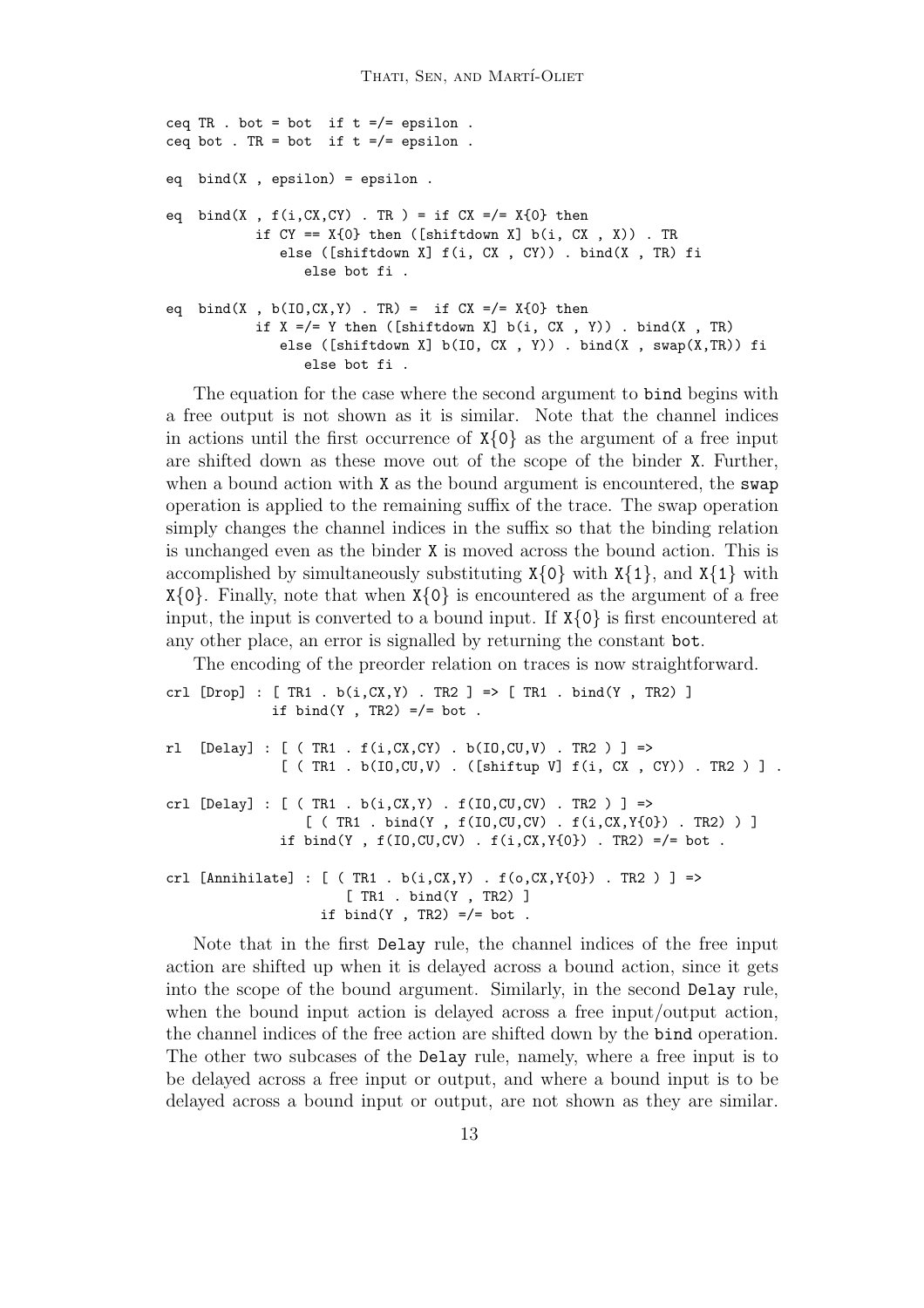<span id="page-13-0"></span>Similarly, for Annihilate, the case where a free input is to be annihilated with a free output is not shown.

#### 6 Verifying the May Preorder between Finite Processes

We now describe our implementation of verification of the may preorder between finite processes, i.e. processes without replication, by exploiting the trace-based characterization of may testing discussed in Section 5. The finiteness of a process P only implies that the length of traces in  $||P||$  is bounded, but the number of traces in  $||P||$  can be infinite (even modulo  $\alpha$ -equivalence) because the INP rule is infinitely branching. To avoid the prob[le](#page-10-0)m of having to compare infinite sets, we observe that

 $\llbracket Q \rrbracket \precsim \llbracket P \rrbracket$  if and only if  $\llbracket Q \rrbracket_{fn(P,Q)} \precsim \llbracket P \rrbracket_{fn(P,Q)}$ ,

where for a set of traces S and a set of names  $\rho$  we define  $S_{\rho} = \{s \in S \mid$  $fn(s) \subseteq \rho$ . Now, since the traces in |P|| and |Q|| are finite in length, it follows that the sets of traces  $||P||_{fn(P,Q)}$  and  $||Q||_{fn(P,Q)}$  are finite modulo  $\alpha$ equivalence. In fact, the set of traces generated for  $[[fn(P,Q)] \; P]$  by our implementation described in Section 3, contains exactly one representative from each  $\alpha$ -equivalence class of  $[P]_{fn(P,Q)}$ .

Given processes P and Q, we generate the set of all traces (modulo  $\alpha$ equivalence) of  $[[fn(P,Q)]]$  $[[fn(P,Q)]]$  P] and  $[[fn(P,Q)]]$  Q] using the metalevel facilities of Maude 2.0. As mentioned in Section 4, these terms, which are of sort TTrm, can be rewritten only once. The term of sort TraceTrm obtained by rewriting contains a finite trace as a prefix. To create the set of all traces, we compute all possible one-step rewrites. [Th](#page-9-0)is computation is done at the metalevel by the function TTrmtoNormalTraceSet that uses two auxiliary functions TTrmtoTraceSet and TraceSettoNormalTraceSet.

```
op TTrmtoTraceSet : Term -> TermSet .
op TraceSettoNormalTraceSet : TermSet -> TermSet .
op TTrmtoNormalTraceSet : Term -> TermSet .
```

```
eq TTrmtoNormalTraceSet(T) = TraceSettoNormalTraceSet(TTrmtoTraceSet(T)) .
```
The function TTrmTraceSet uses the function allOneStepAux(T,N) that returns the set of all one-step rewrites (according to the rules in Sections 3 and 4, which are defined in modules named APISEMANTICS and APITRACE, see Figure A.1 in appendix) of the term T which is the metarepresentation of a term of sort TTrm, skipping the first N solutions. In the following equation[s,](#page-5-0) the [op](#page-9-0)erator  $\mu$  stands for set union.

No[tice t](#page-19-0)he use of the operation metaSearch, which receives as arguments the metarepresented module to work in, the starting term for search, the pattern to search for, a side condition (empty in this case), the kind of search (which may be '\* for zero or more rewrites, '+ for one or more rewrites, and '! for only matching normal forms), the depth of search, and the required solution number. It returns the term matching the pattern, its type, and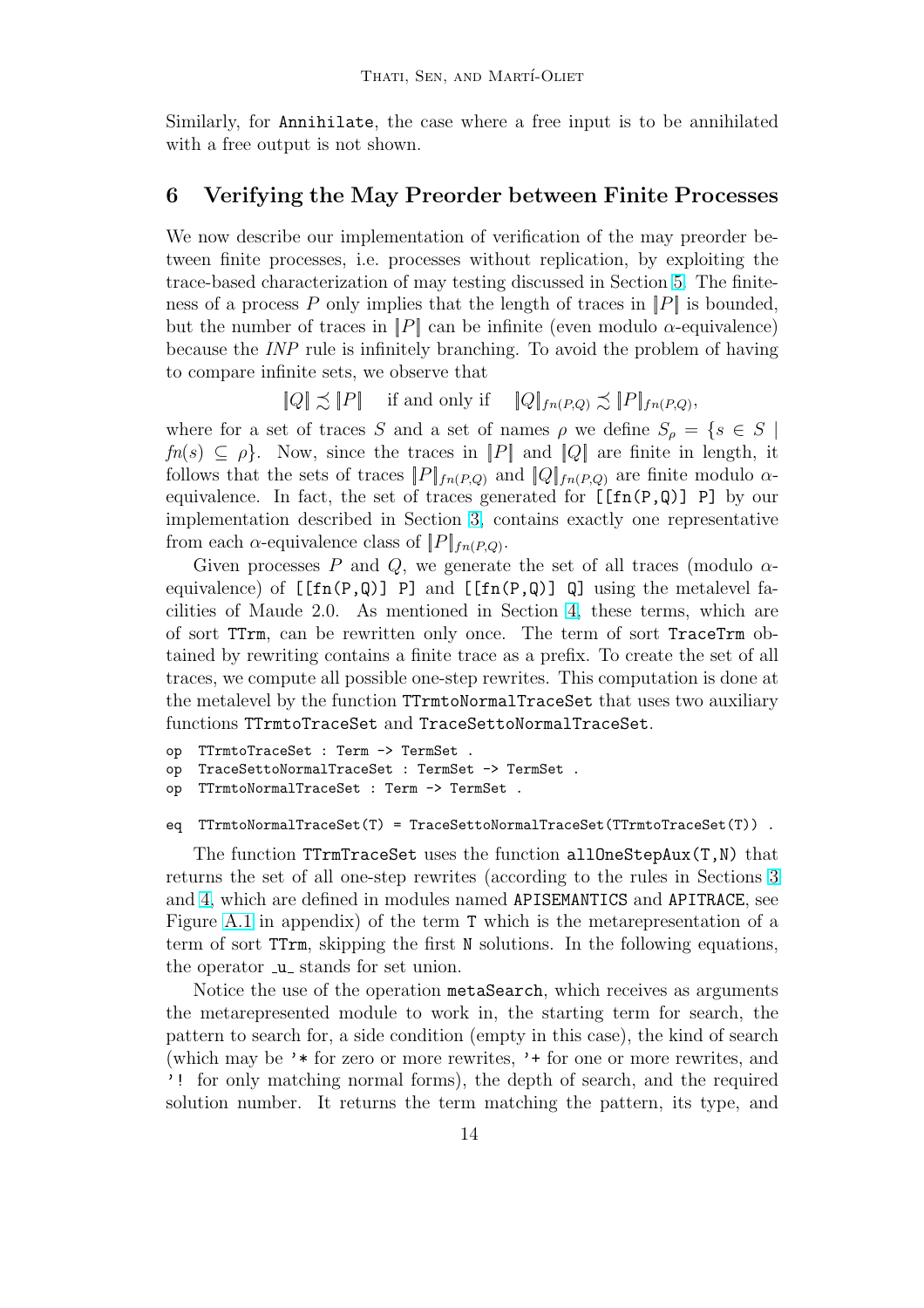the substitution produced by the match; to keep only the term, we use the projection getTerm.

```
op APITRACE-MOD : -> Module .
eq APITRACE-MOD = ['APITRACE] .
var N : MachineInt . vars T X : Term .
op allOneStepAux : Term MachineInt Term -> TermSet .
op TraceTermToTrace : Term -> Term .
eq TTrmtoTraceSet(T) = allOneStepAux(T,0,'X:TraceTrm).
eq allOneStepAux(T,N,X) =if metaSearch(APITRACE-MOD, T, X, nil, '+, 1, N) == failure
    then 'epsilon.Trace
    else TraceTermToTrace(getTerm(metaSearch(APITRACE-MOD,T,X,nil,'+,1,N)))
         u allOneStepAux(T,N + 1,X) fi .
```
The function TraceTrmToTrace (whose equations are not shown), used in allOneStepAux, extracts the trace a1.a2...an out of a metarepresentation of a term of sort TraceTrm of the form  $\{a1\}$  $\{a2\}$ ... $\{an\}$ TT. The function TraceSettoNormalTraceSet uses the metalevel operation metaReduce to convert each trace in a trace set to its  $\alpha$ -normal form. The operation metaReduce takes as arguments a metarepresented module and a metarepresented term in that module, and returns the metarepresentation of the fully reduced form of the given term using the equations in the given module, together with its corresponding sort or kind. Again, the projection getTerm leaves only the resulting term.

```
eq TraceSettoNormalTraceSet(mt) = mt .
eq TraceSettoNormalTraceSet(T u TS) =
       getTerm(metaReduce(TRACE-MOD,''[_'] [ T ]))
       u TraceSettoNormalTraceSet(TS) .
```
We implement the relation  $\lesssim$  on sets defined in Section 5 as the predicate  $\leq$ . We check if  $P \sqsubseteq Q$  by computing this predicate on the metarepresented trace sets  $||P||_{fn(P,Q)}$  and  $||Q||_{fn(P,Q)}$  as follows. For each (metarepresented) trace T in  $||P||_{fn(P,Q)}$ , we compute the reflexive transitive [cl](#page-10-0)osure of T with respect to the laws shown in Table 3. The laws are implemented as rewrite rules in the module **TRACE-PREORDER**. We then use the fact that  $||Q||_{fn(P,Q)} \precsim$  $||P||_{fn(P,Q)}$  if and only if for every trace T in  $||P||_{fn(P,Q)}$  the closure of T and  $\|Q\|_{fn(P,Q)}$  have a common element.

```
op TRACE-PREORDER-MOD : -> Module .
eq TRACE-PREORDER-MOD = ['TRACE-PREORDER] .
var N : MachineInt . vars T T1 T2 X : Term .
var TS TS1 TS2 : TermSet .
op _<<_ : TermSet TermSet -> Bool .
op _<<<_ : TermSet Term -> Bool .
op TTraceClosure : Term -> TermSet .
op TTraceClosureAux : Term Term MachineInt -> TermSet .
op _maypre_ : Term Term -> Bool .
```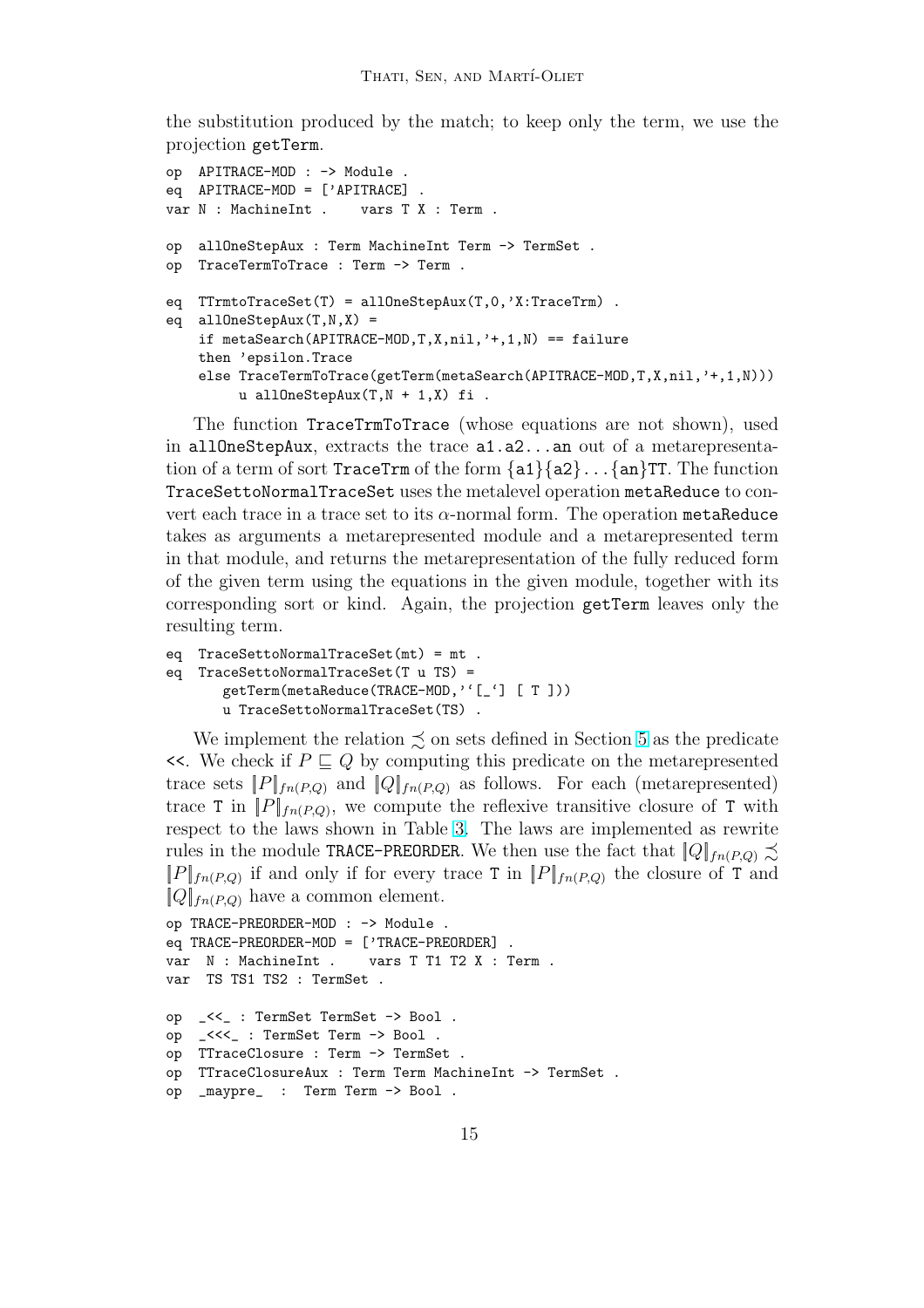```
eq TS2 << mt = true .
eq TS2 << (T1 u TS1) = TS2 <<< T1 and TS2 << TS1 .
eq TS2 <<< T1 = not disjoint?(TS2 , TTraceClosure(T1)) .
eq T1 maypre T2 = TTrmtoNormalTraceSet(T2) << TTrmtoNormalTraceSet(T1) .
```
The computation of the closure of T is done by the function TTraceClosure. It uses TTraceClosureAux to compute all possible (multi-step) rewrites of the term T using the rules defined in the module TRACE-PREORDER, again by means of the metalevel operation metaSearch.

```
eq TTraceClosure(T) = TTraceClosureAux(T,'TT:TTrace,0) .
```
- eq  $TTraceClosureAux(T,X,N) =$ 
	- if metaSearch(TRACE-PREORDER-MOD,T,X,nil,'\*,maxMachineInt,N) == failure then mt
	- else getTerm(metaSearch(TRACE-PREORDER-MOD,T,X,nil,'\*,maxMachineInt,N)) u TTraceClosureAux(T,X,N + 1) fi .

This computation is terminating as the number of traces to which a trace can rewrite using the trace preorder laws is finite modulo  $\alpha$ -equivalence. This follows from the fact that the length of a trace is non-increasing across rewrites, and the free names in the target of a rewrite are also free names in the source. Since the closure of a trace is finite, metaSearch can be used to enumerate all the traces in the closure. Note that although the closure of a trace is finite, it is possible to have an infinite rewrite that loops within a subset of the closure. Further, since T is a metarepresentation of a trace, metaSearch can be applied directly to T inside the function TTraceClosureAux(T,X,N).

We end this section with a small example, which checks for the may-testing preorder between the processes  $P = a(u) \cdot b(v) \cdot (\nu w)(\overline{w}v|\overline{a}u) + b(u) \cdot a(v) \cdot (bu|bw)$ and  $Q = b(u) \cdot (\overline{b}u|\overline{b}w)$ . We define constants TP and TQ of sort TTrm, along with the following equations:

```
eq TP = [ 'a{0} ' b{0} ' w{0} ]'a{0}('u) . 'b{0}('v) . new['w]('w{0} < 'v{0} > | 'a{0} < 'u{0} >)
              + 'b{0}('u) . 'a{0}('v) . ('b{0} < 'u{0} > | 'b{0} < 'w{0} >)]
eq TO = \lceil 'a{0} \rceil 'b{0} \rceil 'w{0}]
```

```
'b{0}('u) . ('b{0} < 'u{0} > | 'b{0} < 'w{0} >)]
```
The metarepresentation of these TTrms can now be obtained by using 'TP.TTrm and 'TQ.TTrm, and we can then check for the may-testing preorder between the given processes as follows:

```
Maude> red 'TP.TTrm maypre 'TQ.TTrm .
reduce in APITRACESET : 'TP.TTrm maypre 'TQ.TTrm .
rewrites: 791690 in 2140ms cpu (2160ms real) (361422 rewrites/second)
result Bool: true
Maude> red 'TQ.TTrm maypre 'TP.TTrm .
reduce in APITRACESET : 'TQ.TTrm maypre 'TP.TTrm .
rewrites: 664833 in 1620ms cpu (1640ms real) (410390 rewrites/second)
result Bool: false
```
Thus, we have  $P \subseteq Q$ , but  $Q \not\subseteq P$ . The reader can check that indeed,  $[Q]_{fn(P,Q)} \precsim [P]_{fn(P,Q)}, \text{ but } [P]_{fn(P,Q)} \not\precsim [Q]_{fn(P,Q)}.$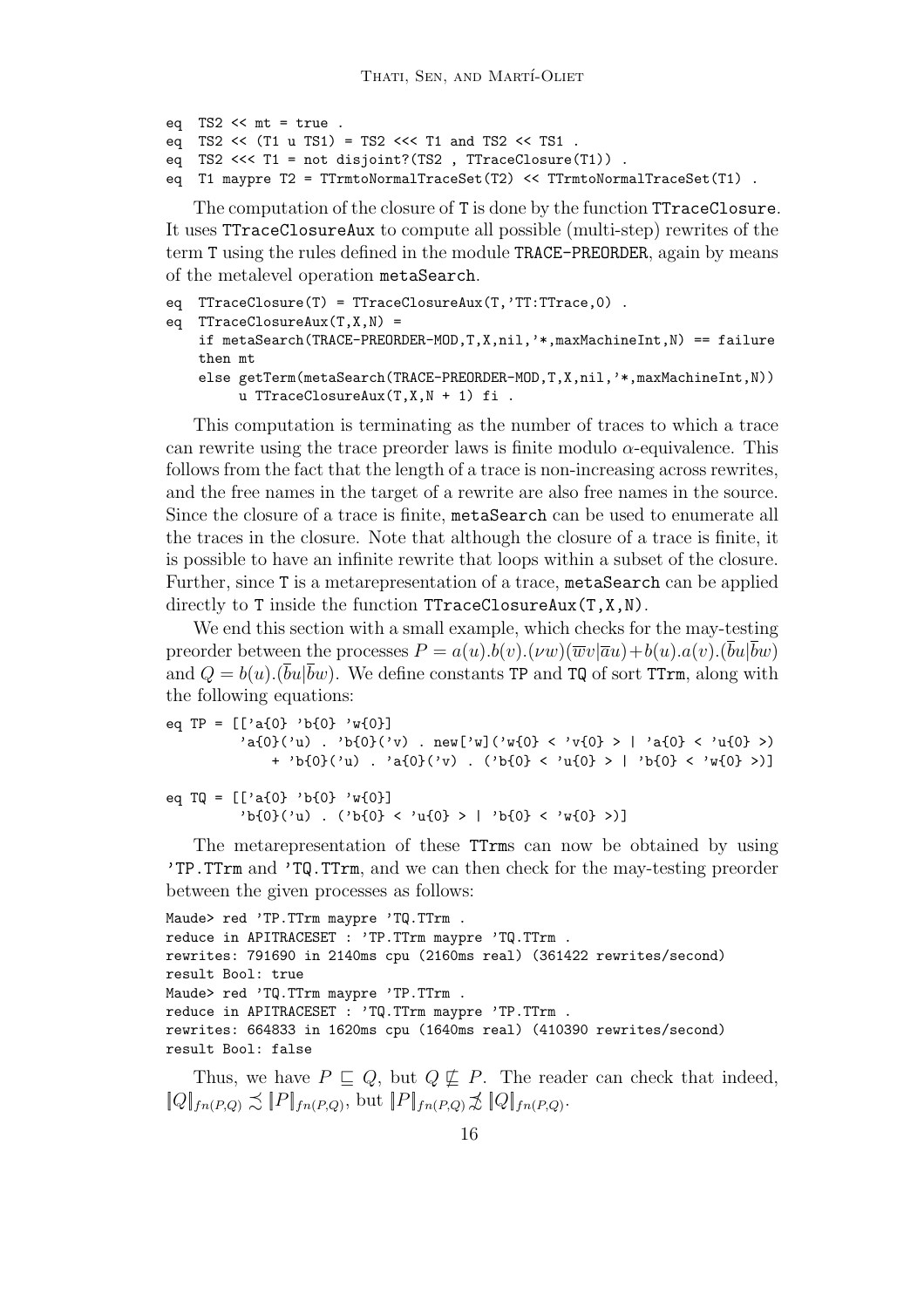#### <span id="page-16-0"></span>7 Conclusions and Future Work

In this paper, we have described an executable specification in Maude of the operational semantics of an asynchronous version of the  $\pi$ -calculus using conditional rewrite rules with rewrites in the conditions as proposed by Verdejo and Martí-Oliet in  $[18]$ , and the CINNI calculus proposed by Stehr in  $[14]$ for managing names and their binding. In addition, we also implemented the may-testing preorder for  $\pi$ -calculus processes using the Maude metalevel, where we use the me[taS](#page-18-0)earch operation to calculate the set of all traces f[or a](#page-18-0) process and then compare two sets of traces according to a preorder relation between traces. As emphasized throughout the paper, the new features introduced in Maude 2.0 have been essential for the development of this executable specification, including rewrites in conditions, the frozen attribute, and the metaSearch operation.

An interesting direction of further work is to extend our implementation to the various typed variants of  $\pi$ -calculus. Two specific typed asynchronous π-calculi for which the work is under way are the local π-calculus  $(Lπ)$  [10] and the Actor model [1,15]. Both of these formal systems have been used extensively in formal specification and analysis of concurrent object-oriented languages [2,8], and open distributed and mobile systems [9]. The alter[nate](#page-17-0) characterization of may [tes](#page-18-0)ting for both of these typed calculi was recently published [16,17]. We are extending the work presented here to account for the type s[ystem](#page-17-0)s for these calculi, and modifications to the [tr](#page-17-0)ace based characterization of may testing. We are also looking for interesting concrete applications to [which](#page-18-0) this can be applied; such experiments may require extending our implementation to extensions of π-calculus with higher level constructs, although these may just be syntactic sugar.

#### Acknowledgements

This research has been supported in part by the Defense Advanced Research Projects Agency (contract numbers F30602-00-2-0586 and F33615-01-C-1907), the ONR MURI Project A Logical Framework for Adaptive System Interoperability, and the Spanish CICYT project Desarrollo Formal de Sistemas Basados en Agentes Móviles (TIC2000–0701–C02–01). This work was done while the last author was visiting the Department of Computer Science in the University of Illinois at Urbana-Champaign, for whose hospitality he is very grateful. We would like to thank José Meseguer for encouraging us to put together several complementary lines of work in order to get the results described in this paper.

#### References

[1] G. Agha. Actors: A Model of Concurrent Computation in Distributed Systems. MIT Press, 1986.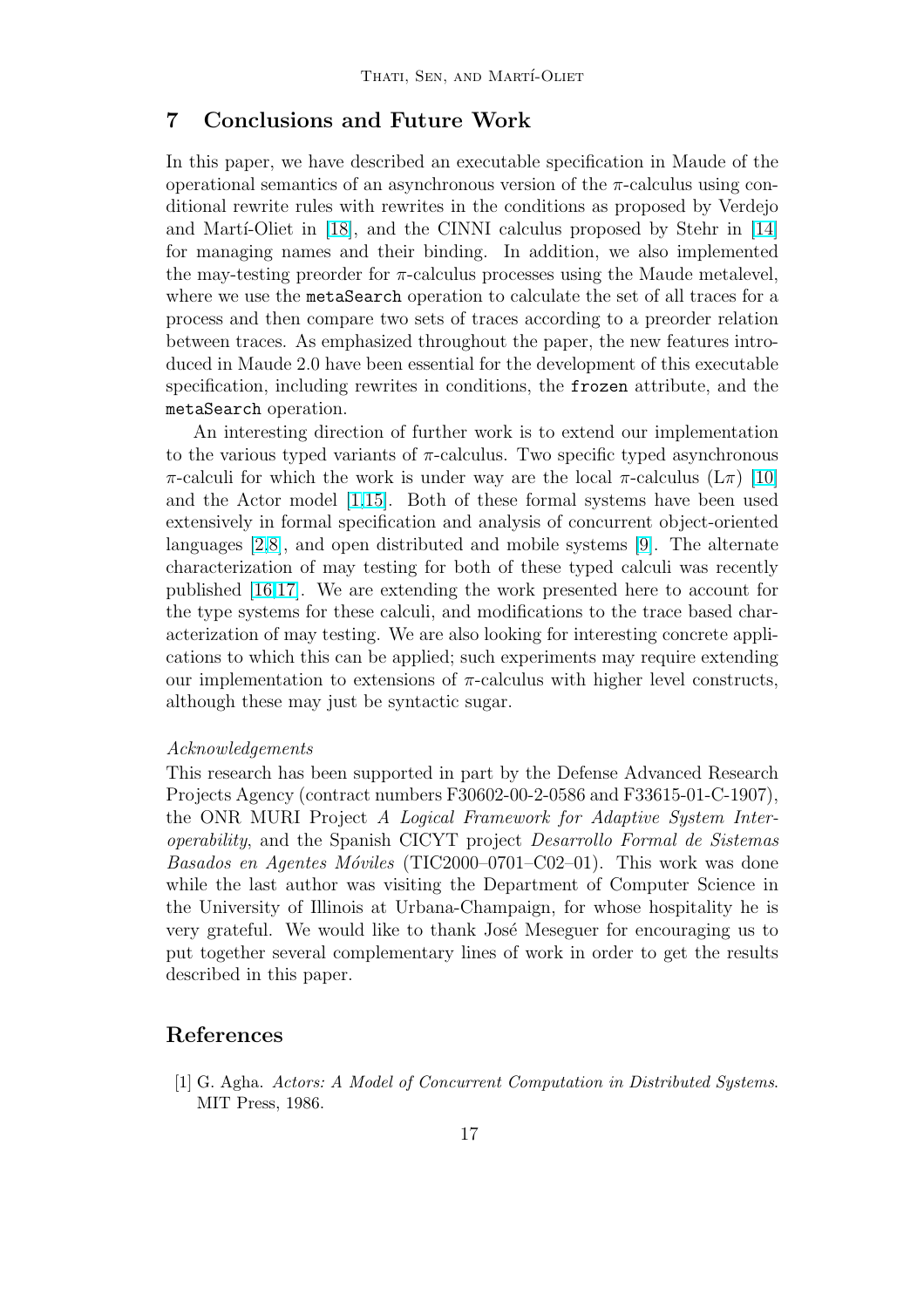- <span id="page-17-0"></span>[2] G. Agha. Concurrent object-oriented programming. Communications of the ACM, 33(9):125–141, September 1990.
- [3] M. Boreale and R. De Nicola. Testing equivalence for mobile processes. Information and Computation, 120:279–303, 1995.
- [4] M. Boreale, R. De Nicola, and R. Pugliese. Proof techniques for cryptographic processes. In Proceedings 14th IEEE Symposium on Logic in Computer Science, LICS'99, Trento, Italy, July 2–5, 1999, pages 157–166. IEEE Computer Society Press, 1999.
- [5] M. Boreale, R. De Nicola, and R. Pugliese. Trace and testing equivalence on asynchronous processes. Information and Computation, 172(2):139–164, 2002.
- [6] P. Borovansk´y, C. Kirchner, H. Kirchner, P.-E. Moreau, and M. Vittek. ELAN: A logical framework based on computational systems. In J. Meseguer, editor, Proceedings First International Workshop on Rewriting Logic and its Applications, WRLA'96, Asilomar, California, September 3–6, 1996, volume 4 of Electronic Notes in Theoretical Computer Science, pages 35–50. Elsevier, 1996. http://www.elsevier.nl/locate/entcs/volume4.html.
- [7] M. Clavel, F. Durán, S. Eker, P. Lincoln, N. Martí-Oliet, J. Meseguer, and J. F. Quesada. Towards Maude 2.0. In K. Futatsugi, editor, Proceedings Third Inter[national Workshop on Rewriting Logic and its Applications,](http://www.elsevier.nl/locate/entcs/volume4.html) WRLA 2000, Kanazawa, Japan, September 18–20, 2000, volume 36 of Electronic Notes in Theoretical Computer Science, pages 297–318. Elsevier, 2000. http://www. elsevier.nl/locate/entcs/volume36.html.
- [8] I. A. Mason and C. Talcott. A semantically sound actor translation. In P. Degano, R. Gorrieri, and A. Marchetti-Spaccamela, editors, [Automata,](http://www.elsevier.nl/locate/entcs/volume36.html) [Languages and Programming, 24th Interna](http://www.elsevier.nl/locate/entcs/volume36.html)tional Colloquium, ICALP'97, Bologna, Italy, July 7–11, 1997, Proceedings, volume 1256 of Lecture Notes in Computer Science, pages 369–378. Springer-Verlag, 1997.
- [9] M. Merro, J. Kleist, and U. Nestmann. Local π-calculus at work: Mobile objects as mobile processes. In J. van Leeuwen et al., editors, Theoretical Computer Science: Exploring New Frontiers of Theoretical Informatics, International Conference IFIP TCS 2000 Sendai, Japan, August 17–19, 2000, Proceedings, volume 1872 of Lecture Notes in Computer Science, pages 390–408. Springer-Verlag, 2000.
- [10] M. Merro and D. Sangiorgi. On asynchrony in name-passing calculi. In K. G. Larsen, S. Skyum, and G. Winskel, editors, Automata, Languages and Programming, 25th International Colloquium, ICALP'98, Aalborg, Denmark, July 13–17, 1998, Proceedings, volume 1443 of Lecture Notes in Computer Science, pages 856–867. Springer-Verlag, 1998.
- [11] R. Milner, J. Parrow, and D. Walker. A calculus of mobile processes (Parts I and II). Information and Computation, 100:1–77, 1992.
- [12] R. De Nicola and M. Hennessy. Testing equivalence for processes. Theoretical Computer Science, 34:83–133, 1984.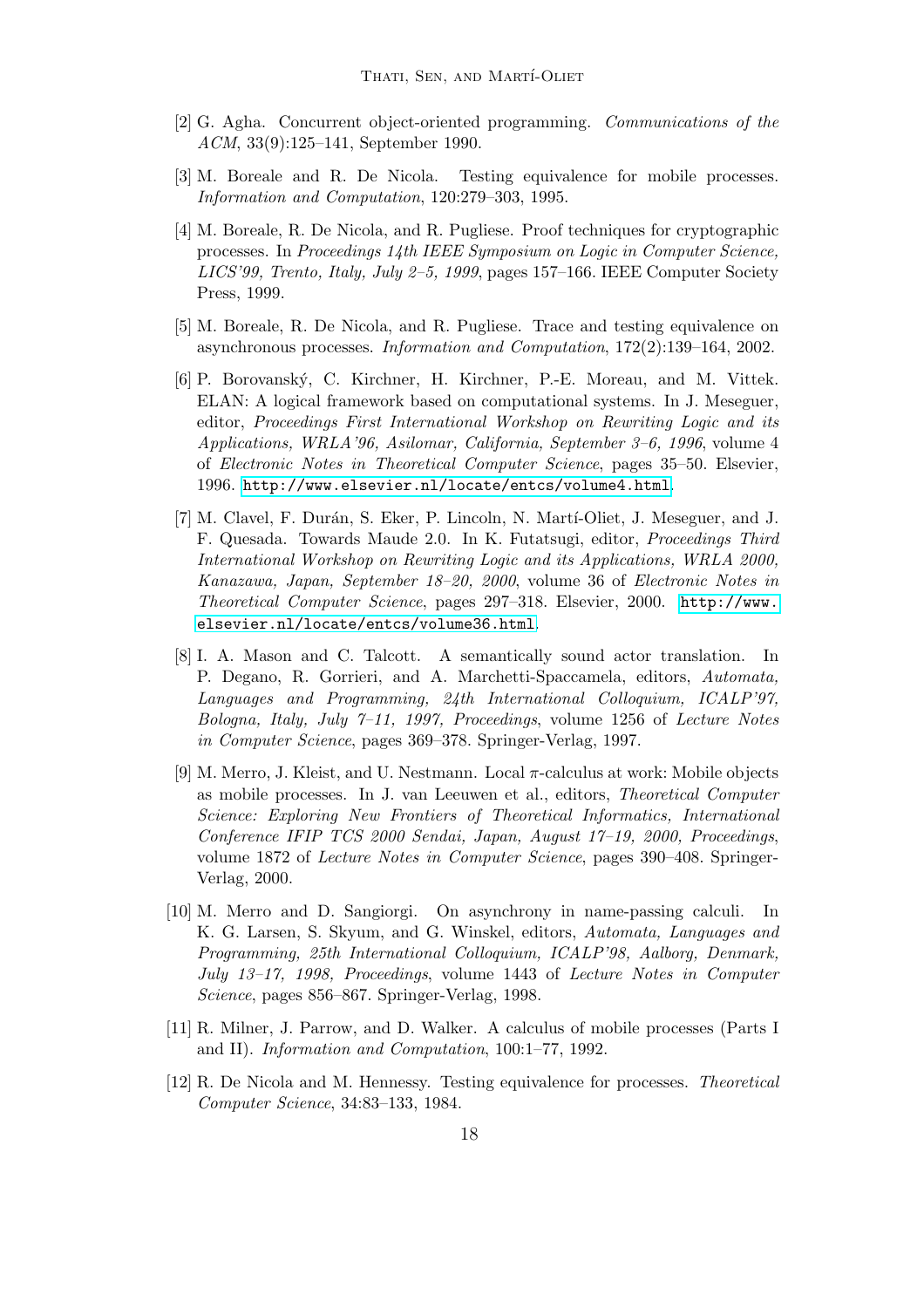- <span id="page-18-0"></span>[13] G. D. Plotkin. A structural approach to operational semantics. Technical Report DAIMI FN-19, Computer Science Dept., Aarhus University, September 1981.
- [14] M.-O. Stehr. CINNI A generic calculus of explicit substitutions and its application to  $\lambda$ -,  $\varsigma$ - and  $\pi$ -calculi. In K. Futatsugi, editor, *Proceedings Third* International Workshop on Rewriting Logic and its Applications, WRLA 2000, Kanazawa, Japan, September 18–20, 2000, volume 36 of Electronic Notes in Theoretical Computer Science, pages 71–92. Elsevier, 2000. http://www. elsevier.nl/locate/entcs/volume36.html.
- [15] C. Talcott. An actor rewriting theory. In J. Meseguer, editor, Proceedings First International Workshop on Rewriting Logic and its Application[s, WRLA'96,](http://www.elsevier.nl/locate/entcs/volume36.html) [Asilomar, California, September 3–6, 1996](http://www.elsevier.nl/locate/entcs/volume36.html), volume 4 of Electronic Notes in Theoretical Computer Science, pages 360–383. Elsevier, 1996. http://www. elsevier.nl/locate/entcs/volume4.html.
- [16] P. Thati, R. Ziaei, and G. Agha. A theory of may testing for actors. In B. Jacobs and A. Rensink, editors, Proceedings IFIP TC6/WG6.1 Fifth [International](http://www.elsevier.nl/locate/entcs/volume4.html) [Conference on Formal Methods for Open O](http://www.elsevier.nl/locate/entcs/volume4.html)bject-Based Distributed Systems (FMOODS 2002), March 20-22, 2002, Enschede, The Netherlands, pages 147– 162. Kluwer Academic Publishers, 2002.
- [17] P. Thati, R. Ziaei, and G. Agha. A theory of may testing for asynchronous calculi with locality and no name matching. In H. Kirchner and C. Ringeissen, editors, Algebraic Methodology and Software Technology, 9th International Conference, AMAST 2002, Saint-Gilles-les-Bains, Reunion Island, France, September 9-13, 2002, Proceedings, volume 2422 of Lecture Notes in Computer Science. Springer-Verlag, 2002.
- [18] A. Verdejo and N. Martí-Oliet. Implementing CCS in Maude 2. In U. Montanari, editor, Proceedings Fourth International Workshop on Rewriting Logic and its Applications, WRLA 2002, Pisa, Italy, September 19–21, 2002, volume 71 of Electronic Notes in Theoretical Computer Science. Elsevier, 2002. (This volume.) http://www.elsevier.nl/locate/entcs/volume71.html.
- [19] P. Viry. Input/output for ELAN. In J. Meseguer, editor, Proceedings First International Workshop on Rewriting Logic and its Applications, WRLA'96, Asilomar, Cali[fornia, September 3–6, 1996](http://www.elsevier.nl/locate/entcs/volume71.html), volume 4 of Electronic Notes in Theoretical Computer Science, pages 51–64. Elsevier, 1996. http://www. elsevier.nl/locate/entcs/volume4.html.

# A Appendix

The diagram in Figure A.1 illustrates the graph of module importation in our implementation that closely follows the structure of the paper. The complete code is available at http://osl.cs.uiuc.edu/~ksen/api/. Here we only show the module that [conta](#page-19-0)ins the rewrite rules for the operational semantics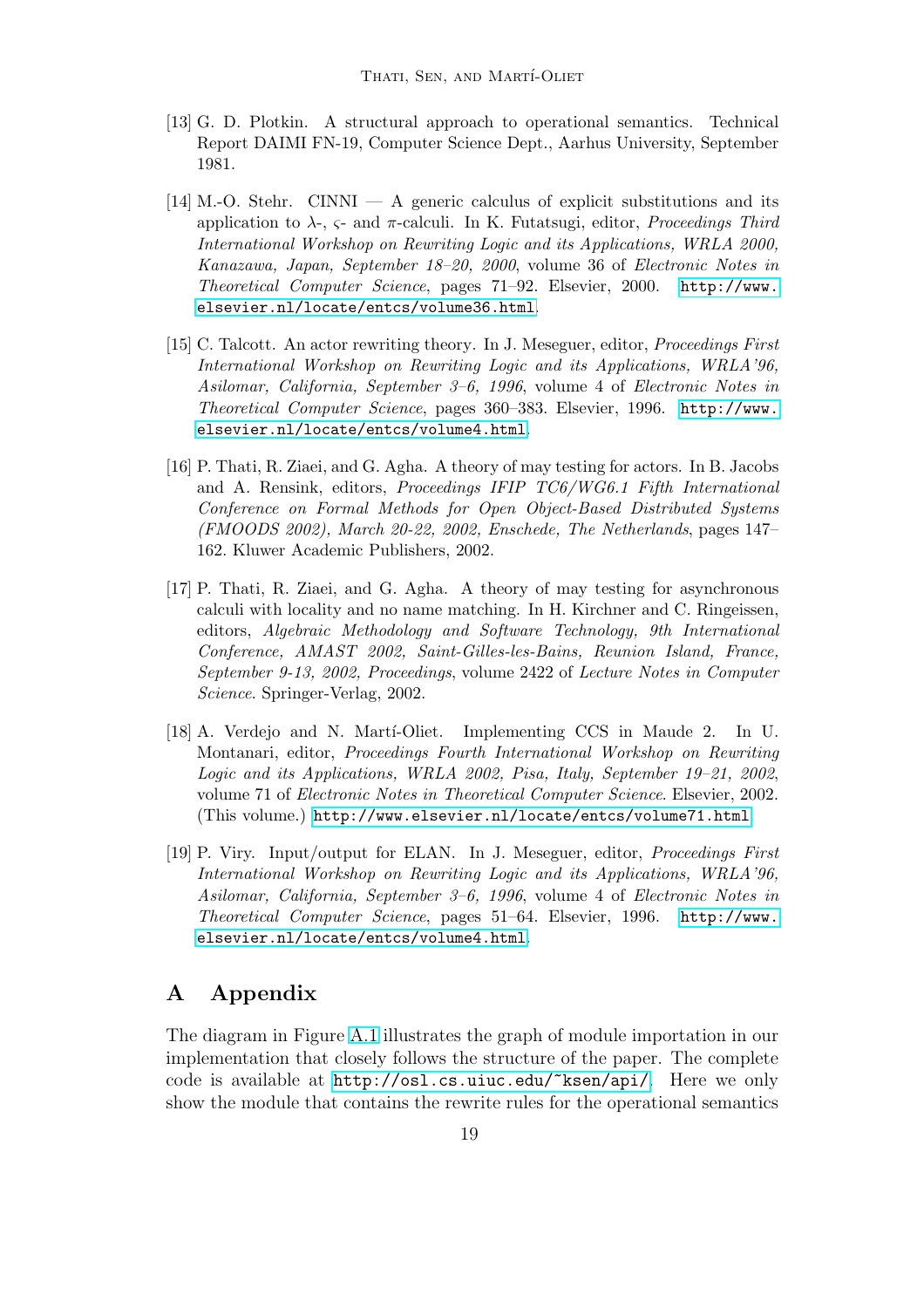<span id="page-19-0"></span>

Fig. A.1. The graph of module importation in the implementation.

of asynchronous  $\pi$ -calculus (Table 2). The function genQid used in the condition of the last Res rule generates an identifier that is fresh, i.e. an identifier not used to construct channel names in the set passed as the argument to the function.

```
mod APISEMANTICS is
  inc APISYNTAX .
  inc CHANSET .
  inc TRACE .
  sorts EnvTrm TraceTrm .
   subsort EnvTrm < TraceTrm .
  op [_]_ : Chanset Trm -> EnvTrm [frozen] .
   op {_}_ : Action TraceTrm -> TraceTrm [frozen] .
   op notinfn : Qid Trm -> Prop .
  vars N : Nat . vars X Y Z : Qid .
  vars CX CY : Chan . var CS CS1 CS2 : Chanset .
   vars A : Action . vars P1 Q1 P Q : Trm .
   var SUM : SumTrm . var IO : ActionType .
  eq notinfn(X, P) = not X{0} in freenames(P).
  rl [Inp] : [CY CS] (CX(X) . P) =>
                  {f(i,CX,CY)} ([CY CS] ([X := CY] P)) .rl [Inp] : [CY CS] ((CX(X) . P) + SUM) =>
                  {f(i,CX,CY)} ([CY CS] (X := CY] P).
  r1 [Tau] : [CS] (tau . P) => { tauAct } ([CS] P) .
  rl [Tau] : [CS] ((tau P) + SUM) \Rightarrow {tauC} = (t = (CS P).
```